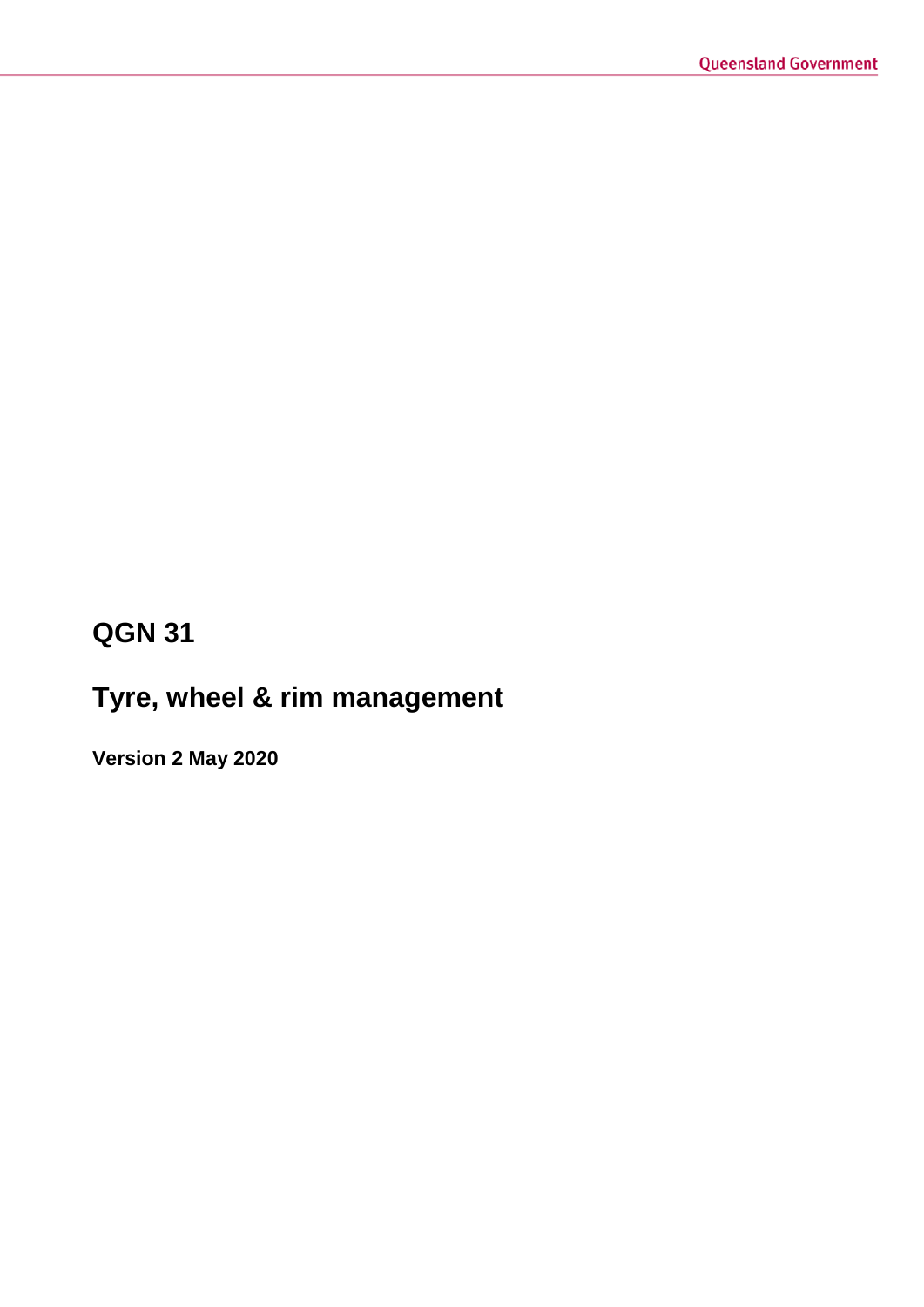This publication has been compiled by Mineral Mines and Quarries Inspectorate of Resources Safety & Health, Department of Natural Resources, Mines and Energy.

© State of Queensland, 2020

The Queensland Government supports and encourages the dissemination and exchange of its information. The copyright in this publication is licensed under a Creative Commons Attribution 4.0 International (CC BY 4.0) licence.

Under this licence you are free, without having to seek our permission, to use this publication in accordance with the licence terms.



You must keep intact the copyright notice and attribute the State of Queensland as the source of the publication.

Note: Some content in this publication may have different licence terms as indicated.

For more information on this licence, visit https://creativecommons.org/licenses/by/4.0/.

The information contained herein is subject to change without notice. The Queensland Government shall not be liable for technical or other errors or omissions contained herein. The reader/user accepts all risks and responsibility for losses, damages, costs and other consequences resulting directly or indirectly from using this information.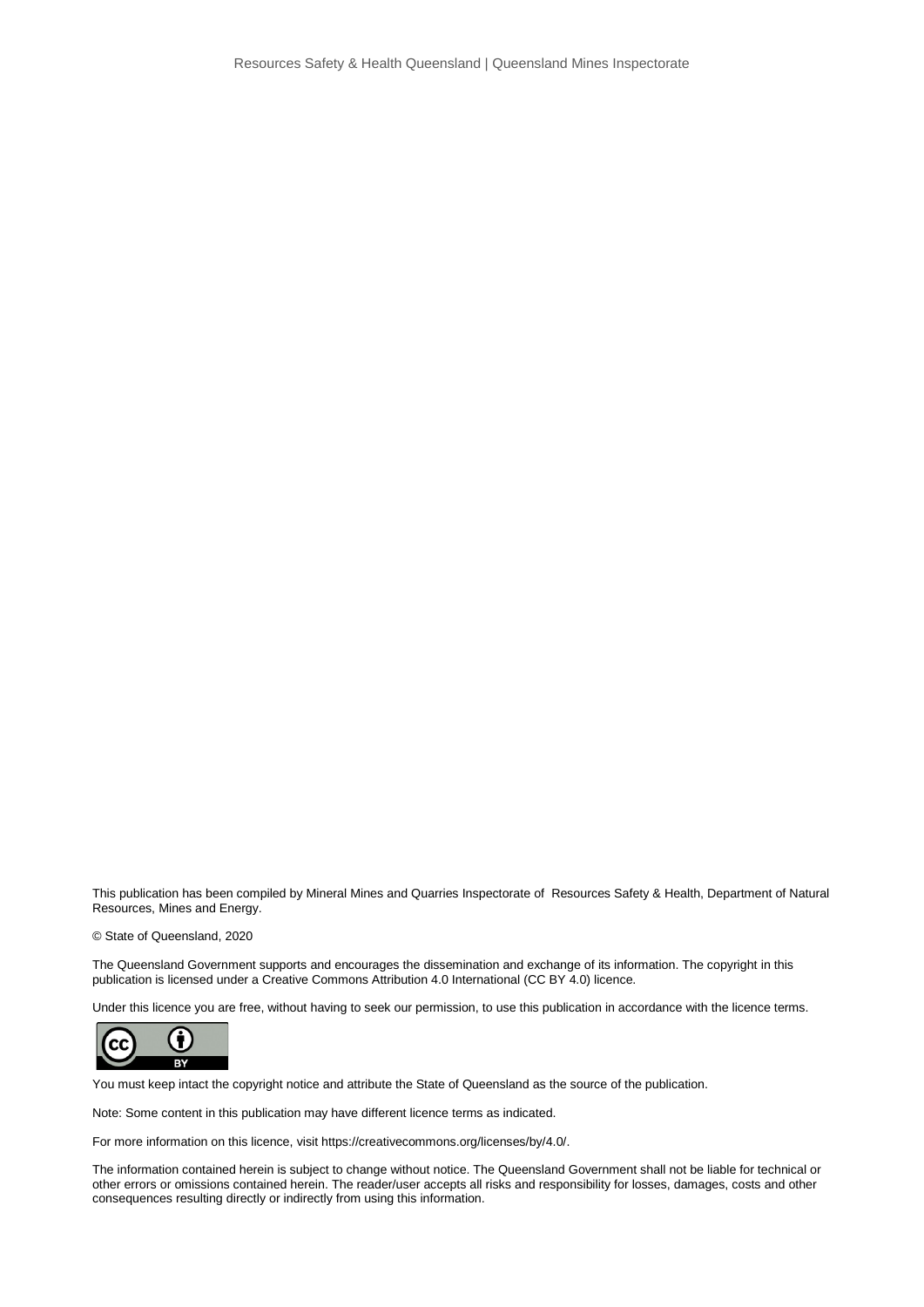### **Table of contents**

| 1   |        |  |  |  |
|-----|--------|--|--|--|
| 2   |        |  |  |  |
| 3   |        |  |  |  |
| 4   |        |  |  |  |
| 5   |        |  |  |  |
| 5.1 |        |  |  |  |
| 5.2 |        |  |  |  |
|     | 5.2.1  |  |  |  |
|     | 5.2.2  |  |  |  |
|     | 5.2.3  |  |  |  |
| 5.3 |        |  |  |  |
| 6   |        |  |  |  |
| 7   |        |  |  |  |
| 7.1 |        |  |  |  |
| 7.2 |        |  |  |  |
| 7.3 |        |  |  |  |
| 7.4 |        |  |  |  |
| 7.5 |        |  |  |  |
| 8   |        |  |  |  |
| 8.1 |        |  |  |  |
| 8.2 |        |  |  |  |
|     | 8.2.1  |  |  |  |
|     | 8.2.2  |  |  |  |
| 9   |        |  |  |  |
| 9.1 |        |  |  |  |
| 9.2 |        |  |  |  |
| 9.3 |        |  |  |  |
| 10  |        |  |  |  |
|     |        |  |  |  |
|     | 10.1.1 |  |  |  |
|     |        |  |  |  |
|     | 10.2.1 |  |  |  |
|     | 10.2.2 |  |  |  |
|     |        |  |  |  |
|     |        |  |  |  |
|     |        |  |  |  |
| 11  |        |  |  |  |
|     |        |  |  |  |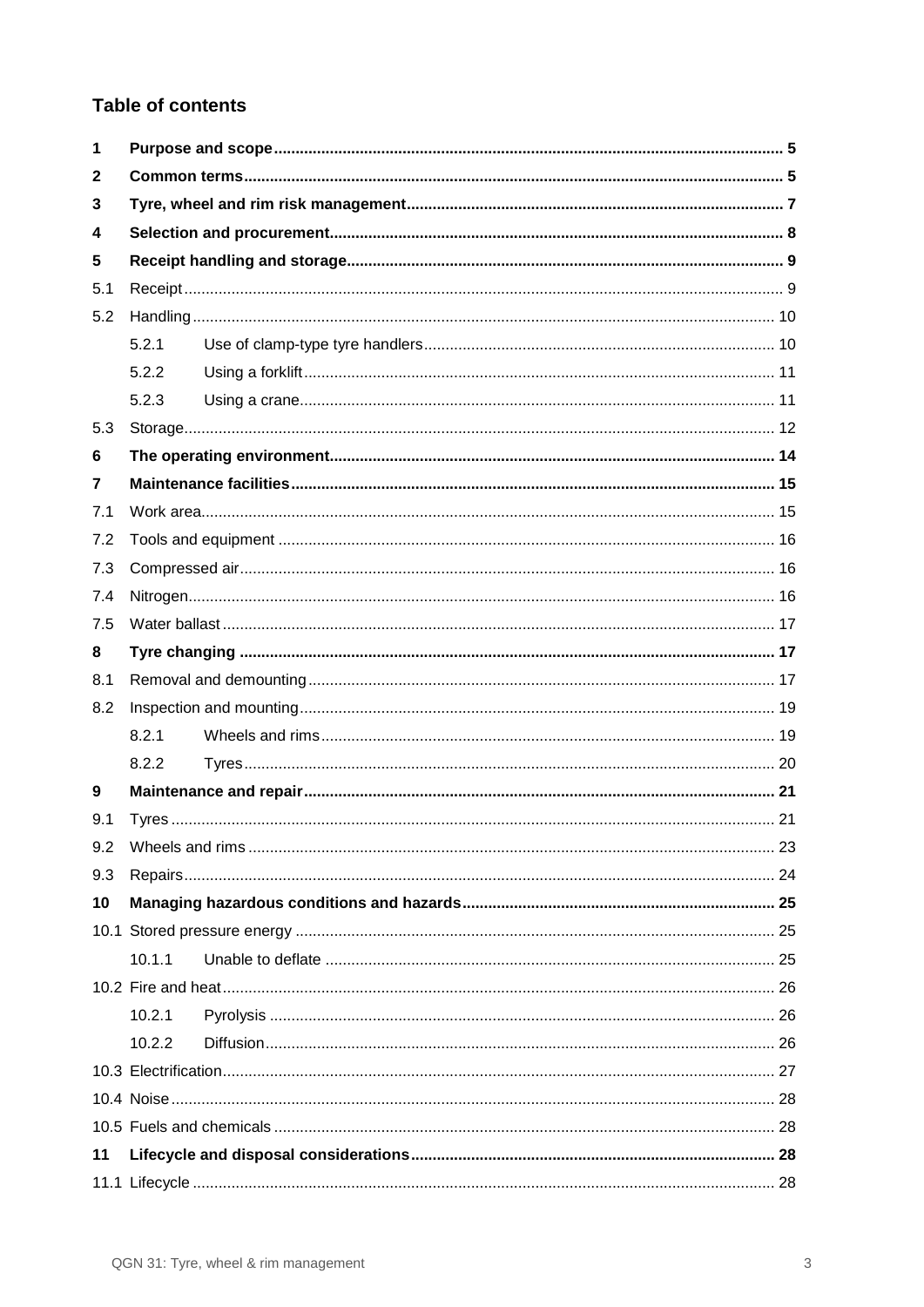| 13 |  |  |  |
|----|--|--|--|
|    |  |  |  |
|    |  |  |  |
|    |  |  |  |
|    |  |  |  |
|    |  |  |  |
| 15 |  |  |  |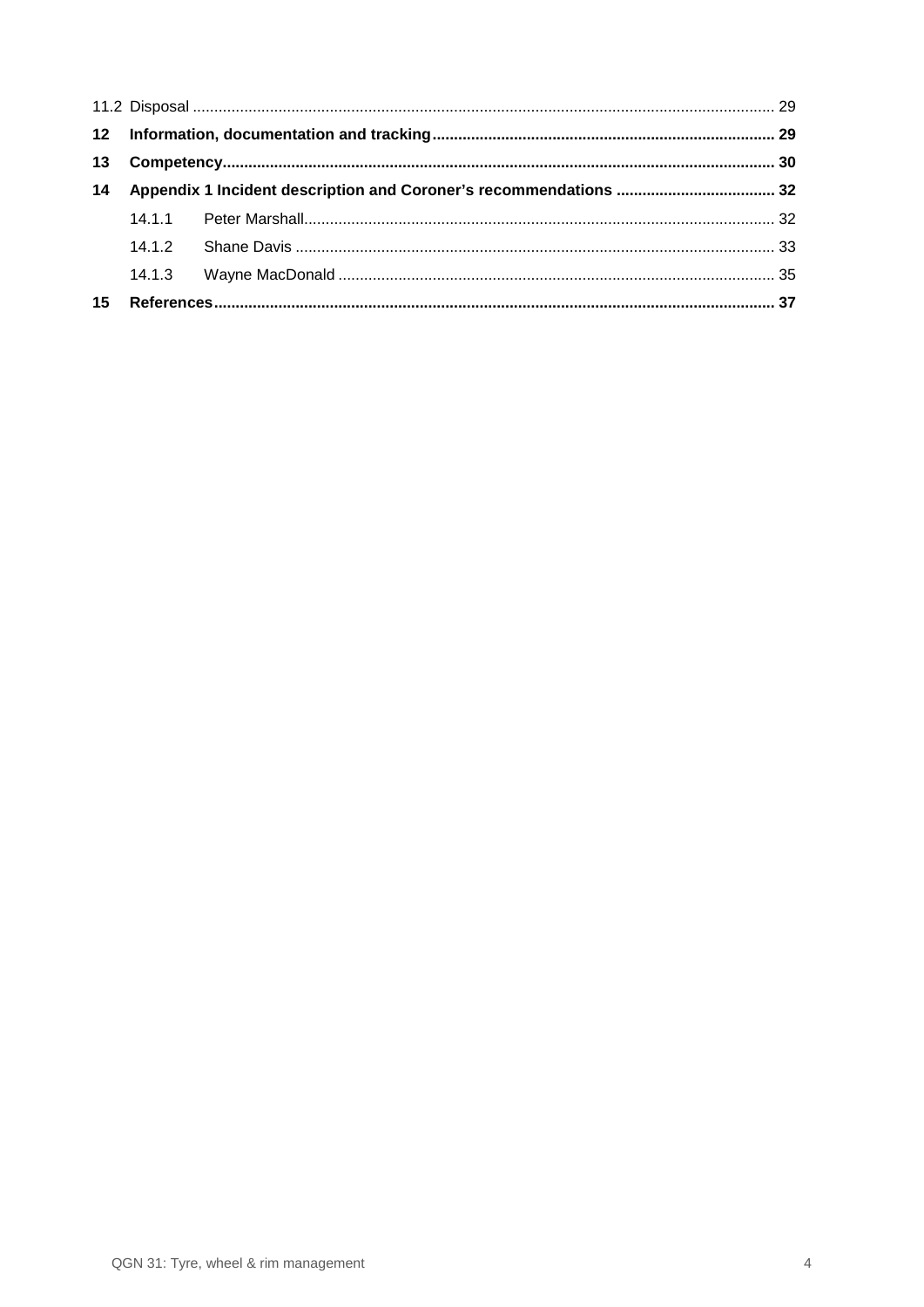# <span id="page-4-0"></span>**1 Purpose and scope**

This Guidance Note (GN) has been issued by the Mineral Mines and Quarries Inspectorate of the Department of Natural Resources, Mines and Energy.

It is designed to assist in identifying hazards associated with tyres, wheels, and rims and effective controls to minimise the risk of injury and death from uncontrolled movements and pressure release events. These controls should then be incorporated into the site's Safety and Health Management System (SHMS).

This GN applies to all tyres, wheels and rims on mobile, transportable and fixed plant used as part of operations at a mine.

It **does not** apply to tyres, wheels and rims that have a proven low risk—such as those fitted to gas trolleys, wheelbarrows, parts trolleys, ride on lawnmowers, and earthmover equipment jacks.

The Site Senior Executive (SSE) has obligations under the *Mining and Quarrying Safety and Health Act 1999* to ensure the risk to persons from operations is at an acceptable level, as well as to provide for regular monitoring and assessment of the working environment, work procedures, equipment, and installations at the mine.

A GN is not a Guideline as defined in the *Mining and Quarrying Safety and Health Act 1999.* In some circumstances, compliance with the GN may not be sufficient to ensure compliance with the requirements of the legislation. Depending on the specific site, some information contained in this GN may not be relevant or required.

GNs may be updated from time to time. To ensure you have the latest version, check the Department of Natural Resources, Mines and Energy website at www.business.qld.gov.au/industries/mining-energy-water/resources/safety-

health/mining/legislation-standards/recognised-standards or contact your local [Inspector of](https://www.dnrm.qld.gov.au/our-department/contact-us/mines-inspectorate-contacts)  [Mines.](https://www.dnrm.qld.gov.au/our-department/contact-us/mines-inspectorate-contacts)

# <span id="page-4-1"></span>**2 Common terms**

| Bead               | The part of the tyre that secures the tyre to the rim                                                                                     |
|--------------------|-------------------------------------------------------------------------------------------------------------------------------------------|
| Carcass            | The multi-cord layer structure and components of a bias or diagonal<br>ply tyre                                                           |
| Carcass separation | The detachment of the carcass plies from each other or the internal<br>detachment of the plies resulting in a loss of structural strength |
| Casing             | Structure and components of a radial ply tyre                                                                                             |
| Bead seat band     | A tapered component on which the tyre bead is mounted and held in<br>place by the lock ring                                               |
| Gutter – single    | A profiled section at the front of the rim base that accommodates the<br>"O" ring, the lock ring and the bead seat band                   |
| Gutter – double    | A rim base that has two profiled sections, one at the front and one at<br>back of the rim base                                            |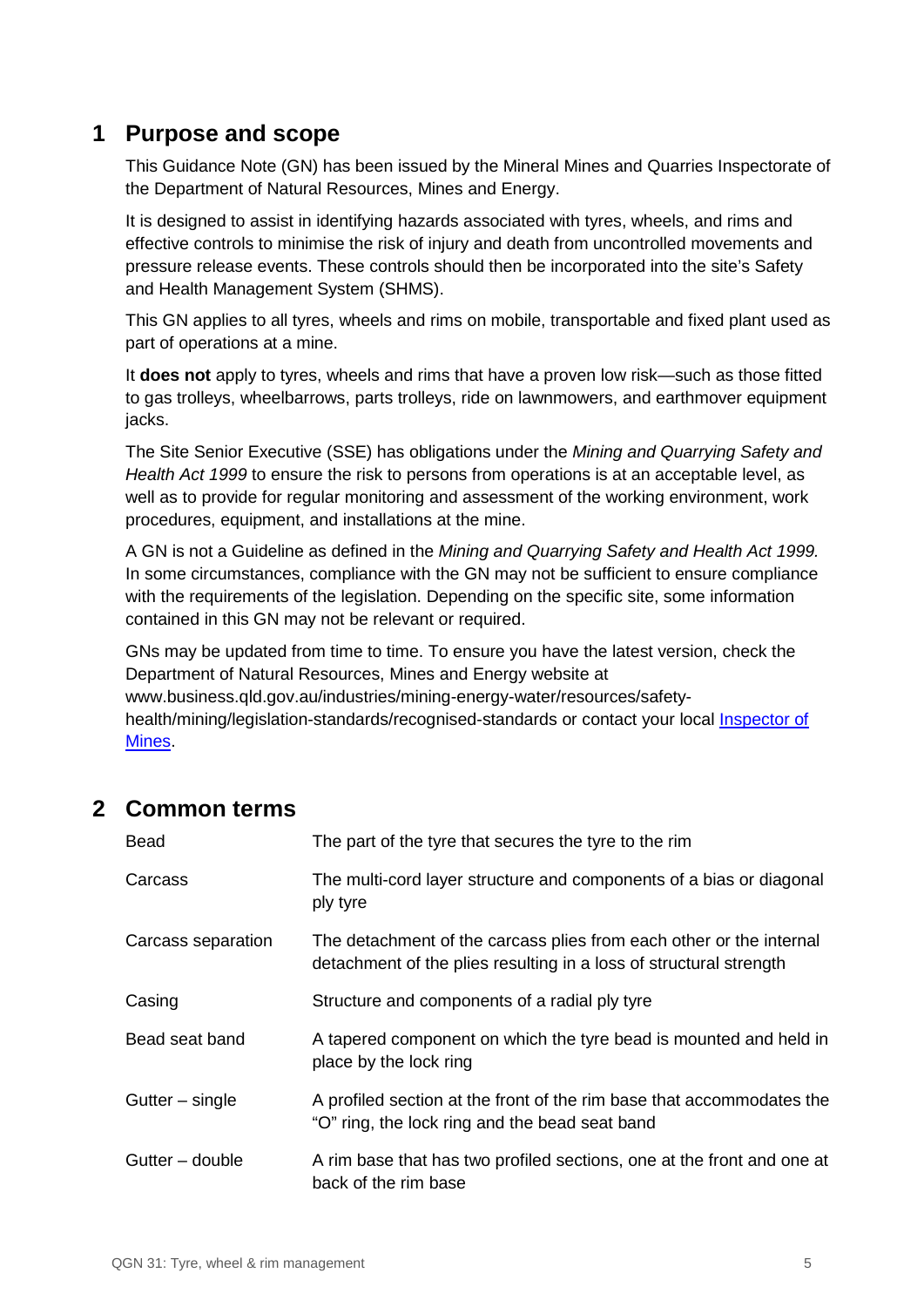| Lock ring                 | Part of a wheel or rim which retains the components when a tyre is<br>mounted to the wheel/rim base                                                                                                                                                                         |
|---------------------------|-----------------------------------------------------------------------------------------------------------------------------------------------------------------------------------------------------------------------------------------------------------------------------|
| Mine                      | Reference Mining and Quarrying Safety and Health Act 1999, (s9).                                                                                                                                                                                                            |
| Mismatching<br>components | Components not designed to fit together.                                                                                                                                                                                                                                    |
| Plant                     | Includes machinery, equipment, appliance, pressure vessel,<br>implement and tool.                                                                                                                                                                                           |
| Pyrolysis                 | Chemical decomposition of the tyre's inner layer producing gases<br>that form an explosive atmosphere inside the tyre's air chamber.                                                                                                                                        |
| Repairable                | A tyre that has suffered damage and is deemed safe for continued<br>service once an appropriate repair is carried out.                                                                                                                                                      |
| Rim base                  | Part of the assembly on which the tyre is mounted and supported.<br>Typically consists of a back section, centre section and gutter<br>section that are welded together to form the rim base.                                                                               |
| Rim assembly              | An assembly of components which together comprise the rim. A<br>typical rim assembly comprises a rim base, flanges, bead seat band<br>and lock ring, but without a tyre mounted. A rim assembly is<br>mounted to earth-moving machinery by a system of wedges or<br>cleats. |
| <b>Rim failure</b>        | When the integrity of the rim components is compromised by<br>incorrect assembly or disassembly, disassembly whilst in service,<br>damage, or metal fatigue causing components to become<br>projectiles.                                                                    |
| <b>Size</b>               | Earthmover is used for rims/wheels fitted to earthmoving machinery<br>(where tyre handlers or forklifts are needed to handle them).                                                                                                                                         |
|                           | Large is used for tyres, wheels and rims that cannot be handled<br>safely by manual means and are fitted to trucks, cranes etc.                                                                                                                                             |
|                           | Light truck is used for tyres, wheels and rims that can be manually<br>handled and are fitted to passenger vehicles, light trucks and<br>smaller machinery.                                                                                                                 |
| <b>SHMS</b>               | The Safety and Health Management System at a site.                                                                                                                                                                                                                          |
| Tread                     | The portion of the tyre that comes into contact with the road.                                                                                                                                                                                                              |
| Tyre assembly             | A tyre when mounted to a wheel or rim assembly.                                                                                                                                                                                                                             |
| Tyre burst                | The release of inflation pressure due to a structural failure of the<br>casing.                                                                                                                                                                                             |
| Tyre explosion            | Involves the automatic ignition of an explosive gas mixture within a<br>tyre's air chamber that results in a large over pressure, leading to<br>catastrophic tyre failure and rapid release of hazardous energy.                                                            |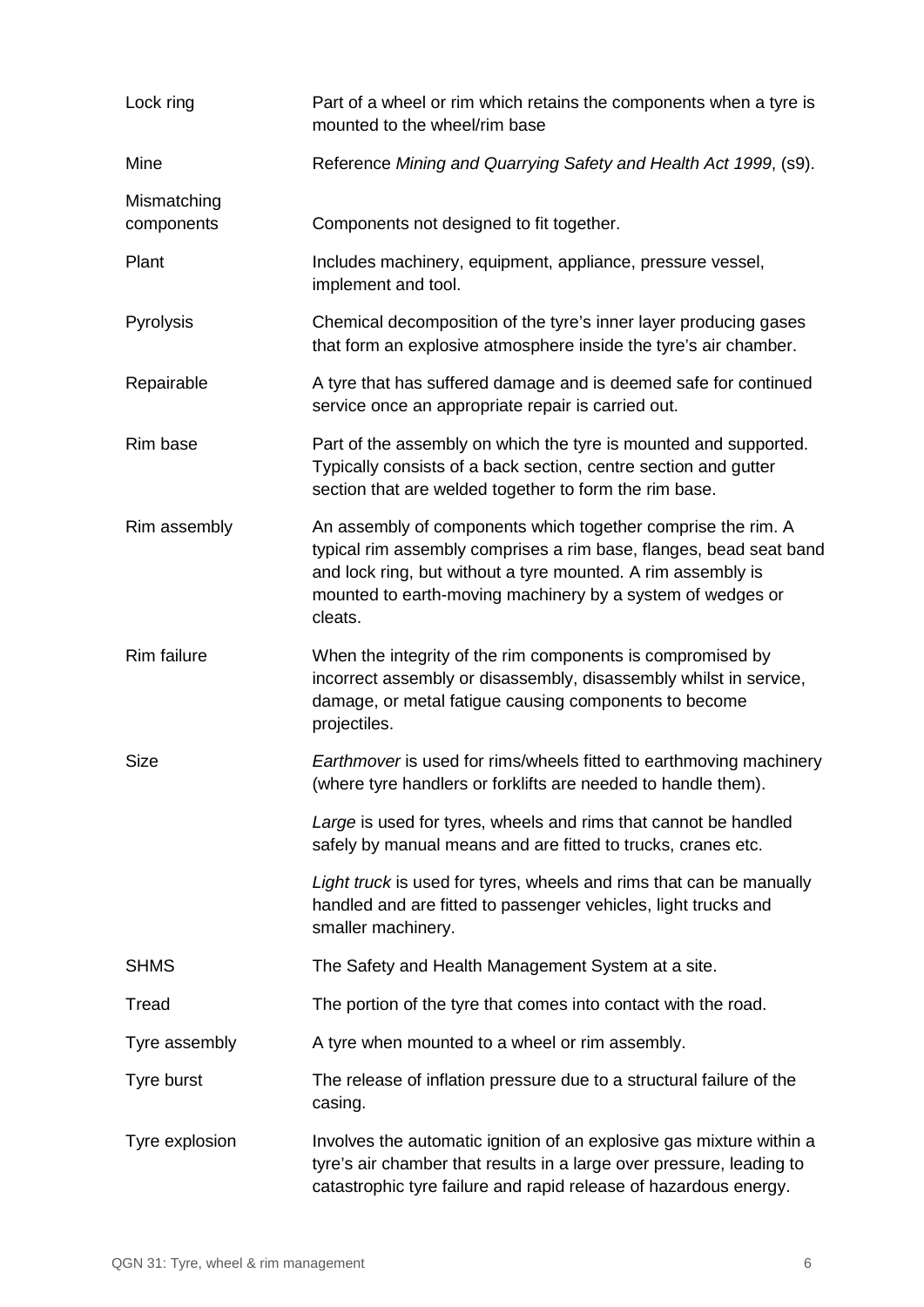| Wheel                 | A rotating load-carrying member between the tyre and axle. It<br>usually consists of the rim base and the wheel disc/nave plate that is<br>used to mount it to the vehicle by studs/nuts. |
|-----------------------|-------------------------------------------------------------------------------------------------------------------------------------------------------------------------------------------|
| Wheel assembly        | Comprises a rim base, flanges, bead seat band, lock ring and a<br>wheel disc or nave plated welding to the rim base.                                                                      |
| Wheel disc/nave plate | Part of the wheel which is the supporting member between the axle<br>or hub and the rim base.                                                                                             |

# <span id="page-6-0"></span>**3 Tyre, wheel and rim risk management**

The site's SHMS should document how tyres, wheels and rims will be safely managed throughout their life cycle (from procurement to disposal) at the mine.

Tyre, wheel and rim hazards and risks must be identified and assessed. The risk management approach used must consider all worker interactions with tyres, wheels and rims and include hazard controls necessary to ensure the risk is within acceptable limits and as low as reasonably achievable.

Examples of hazards that are associated with tyres, wheels and rims during operations include:

#### **Hazards that can cause a tyre burst**

- Over inflation
- Running over rocks/objects on haul road
- Sidewall of tyre contacting an object
- Excessive payload
- Tyre wear.

#### **Hazards that can cause rim components to become projectiles**

- Displacement of the rim components during operations
- Removal of rim whilst the tyre is pressurised
- Incorrectly assembling the rim components
- Recycling of damaged components
- Using mismatching components
- Cracked rim components.

#### **Hazards that can cause a tyre explosion**

- Heat from external sources such as brakes, welding/hot work on rim or oxy-cutting wheel nuts
- Vehicle striking overhead power lines
- Overheating due to under inflation
- Using flammable lubricant
- Objects left inside the tyre
- Lightning strike.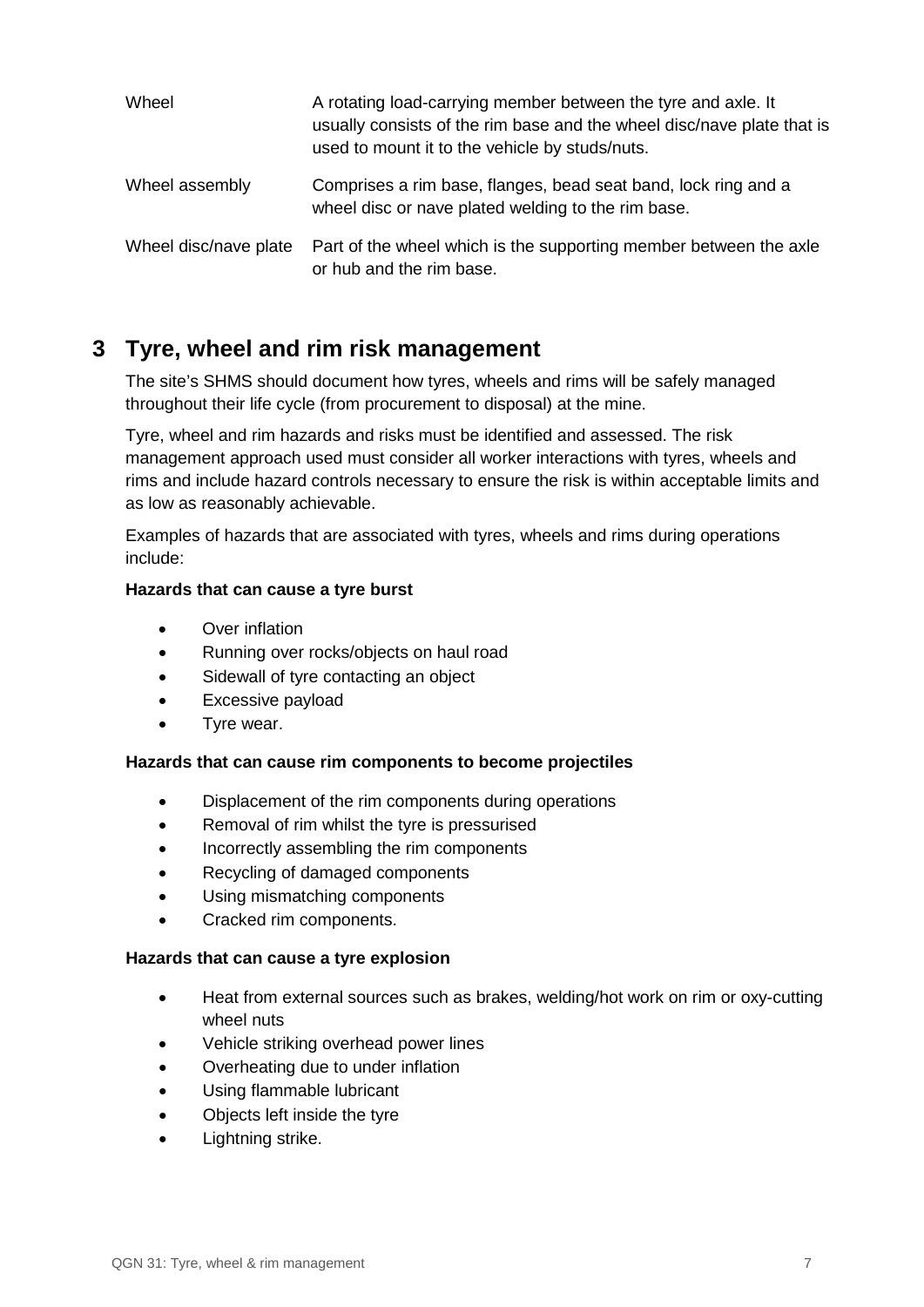#### **Hazards that can result in entrapment**

- Working underneath suspended loads/plant
- Working with tyre handling machines
- Handling of heavy objects (large tyre assemblies, stands etc.).

During the conduct of the risk assessment, even if a tyre related event has never occurred at the mine, because of the high consequence nature of the hazard it should still be considered. Controls identified must be implemented and monitored for their effectiveness.

When undertaking the risk assessment the following should be considered:

- Selection and procurement
- Receipt, handling and storage
- The operating environment
- Maintenance facilities
- Tyre changing
- Maintenance and repairs
- Management of hazards
- Life cycle and disposal considerations
- Information, documentation and tracking
- Competency.

## <span id="page-7-0"></span>**4 Selection and procurement**

Ensure that appropriate people are involved in the selection and procurement of tyres, wheels and rims. For example, the tyre, wheel and rim manufacturers, mine operators, tyre, wheel and rim technicians and maintainers, and the plant Original Equipment Manufacturers (OEM) should be involved. Information required for selection and procurement should include:

- the types of tyres required, e.g. earthmoving, large tyres, light truck or fixed plant
- the application the tyre will be used for
- if the tyre is pneumatic or if there is a requirement for solid fill or solid tyres (solid fill or solid tyres are generally used for slow moving or occasionally moved equipment)
- whether the wheel or rim is a multi-piece, divided (two piece or split rim), or single piece
- if the mounting will be cleat mounted or disc mounted
- the duty cycle, expressed as tonne kilometre per hour (TKPH measurement of the load speed rating of a tyre)
- the conditions of operation, e.g. surface or underground, type of plant, payload, speed, environmental conditions, equipment utilisation, road design and road surfaces.

Other considerations to assist procurement should include:

• the method of tracking and keeping record of tyres, wheels and rims, such as unique identifiers (tyre branding and wheel or rim markings), and operating hours on wheels and rims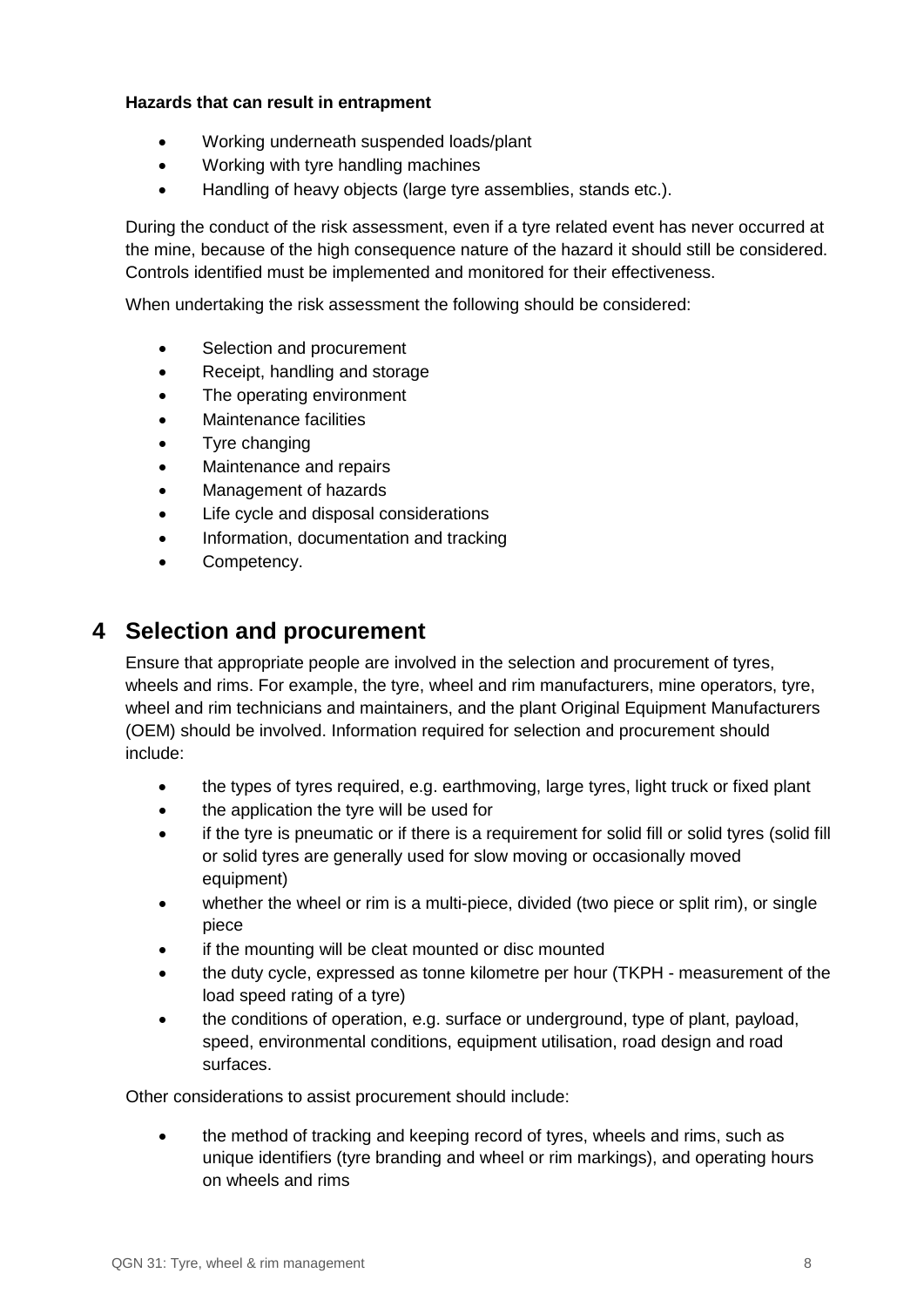- how the introduction of new tyres, wheels and rims will be managed on site, e.g. ensure training of on-site personnel, or if new mobile equipment comes to site)
- the choice of 'safer' designs, for instance:
	- o bead seat band designs (for certainty of lock ring correct fit and retainment)
	- o two-piece lock rings to eliminate stored energy, minimise manual handling and 'line of fire' hazards (these many also have lock ring retainers, bolted connectors)
- whether the tyres have been repaired or re-treaded. If this is the case, they should have repair marks on the sidewall and be tracked in the Tyre, wheel and rim management plan (refer AS 4457.2, AS 1973).

**NOTE:** reconditioned tyres may have speed or load restrictions and may only be fitted to certain positions on the vehicle. For example, they should not be used as steering tyres. Similarly, new or unknown brands should be positioned on rear axles until reliability is proven.

Other items to be supplied to the site include:

- the OEM or suppliers' recommended tyre pressure, wheel or rim fastener torque and the OEM or suppliers' 'reasons for removal' of a tyre, wheel or rim
- maintenance requirements during the life of the wheel or rim (refer AS 4457.1) with reference to the OEM recommendations and conditions of operation.

# <span id="page-8-0"></span>**5 Receipt handling and storage**

### <span id="page-8-1"></span>**5.1 Receipt**

Suppliers of tyres, wheels, rims and assemblies have an obligation to ensure they are delivered in a safe manner and are assembled in a way not to cause an unacceptable level of risk. This should include:

- the vehicle used to transport tyres, wheels, rims and assemblies is fit for purpose
- manufacturers' transport and handling instructions are followed (e.g. bead protectors are in place on new tyres)
- tyres are secured during transport using the correct slings or strapping, not chains, to avoid internal damage to the tyres
- ensure tyres are loaded and unloaded correctly with suitably rated mobile plant, preferably a tyre handler (if using a forklift, to avoid damage, do not insert tynes through the centre of the tyre)
- tyres assemblies are assembled and inflated to OEM requirements for transportation.

On receipt of assemblies, where tyres have been fitted to wheels or rims off site, conduct a verification check that all wheel and rim components are secure and that the tyres are at the OEM recommended pressure for transport, prior to handling.

A record of the details of tyres, wheels and rims that have come to site and are to be used as part of operations must be maintained. This should include inspection and repair information.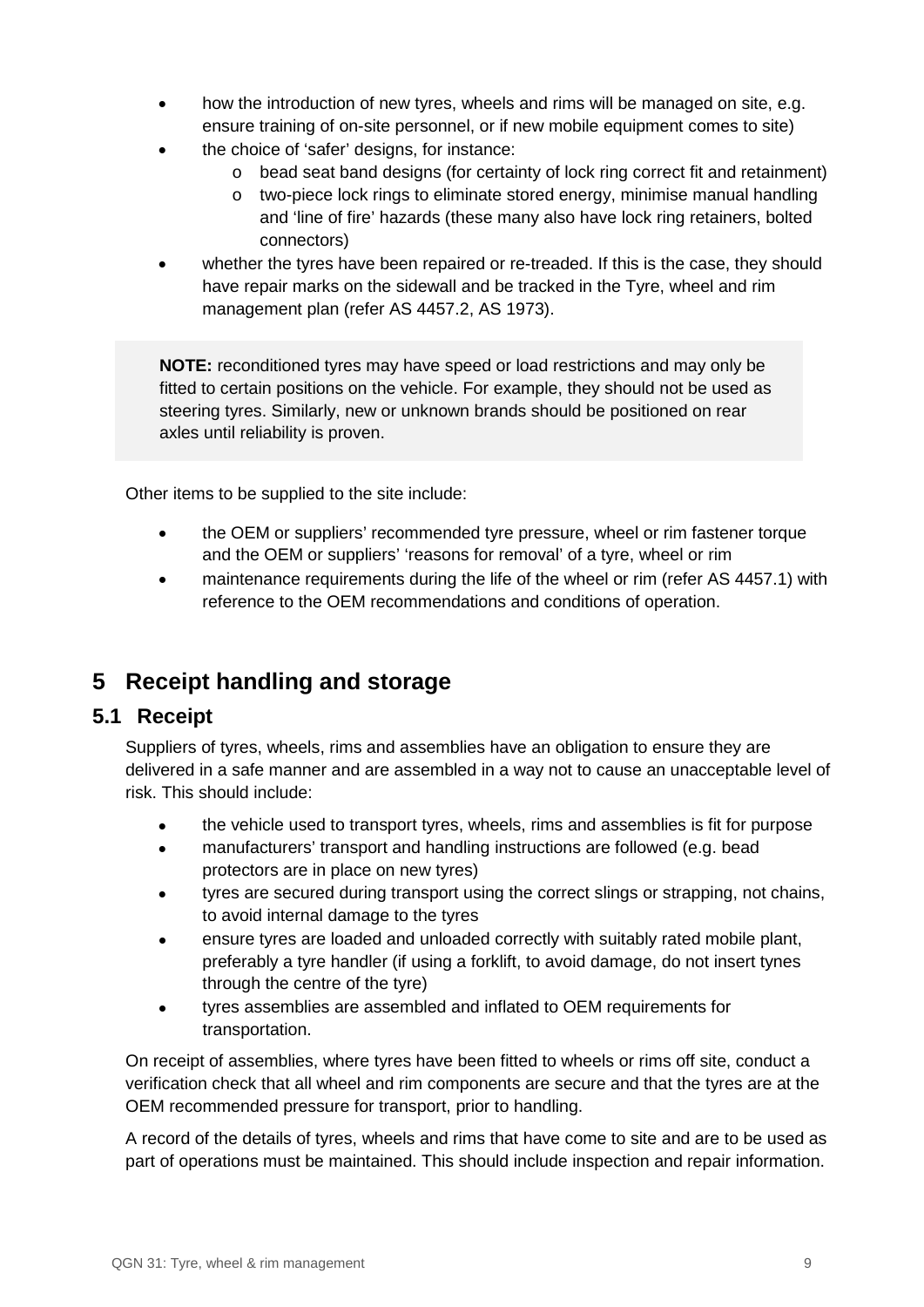This may be achieved by using the stamped or branded serial numbers for identification.

# <span id="page-9-0"></span>**5.2 Handling**

Handling damage to tyres can lead to tyre failure at any time. As a minimum, the tyre manufacturers' instructions should form the basis of correct handling technique. General guidance includes:

- use only fit-for-purpose tyre handling equipment
- using flat slings or straps for lifting—never use steel wire rope slings, chains or rope
- where possible leave the bead protector in place until the tyre is ready to be fitted
- consider keeping the bead protectors in case the tyre is removed in the future for repair or re-tread.

Large heavy equipment tyres and tyre assemblies can weigh a significant amount. Some vehicles use water ballast in the tyres which may weigh some 20-30% more than similar sized air-filled tyres. At this size there is no other option but to use mobile machinery to handle the items. If tyre assemblies move unexpectedly during transport, handling or fitting there is potential for crush injuries to tyre fitters or machine operators.

The following should be considered, when working with, or handling heavy objects during tyre, wheel and rim repairs (see section 8 of this document for further information):

- use jacking pads, jacking equipment and stands that are designed and rated according to the instructions of the OEM
- the weight of wheel assemblies should be clearly marked in a prominent location
- never work near or under a suspended load—this includes vehicles that are on jacks. A vehicle on a jack is considered a suspended load until it is supported on appropriate work stands
- apply sound communication and traffic management procedures when tyre fitters or spotters are interacting with heavy mobile equipment

Aside from purpose-built tyre handling machines, various tyre-handling equipment and attachments are commercially available for use with forklifts, telehandlers, loaders and hydraulic vehicle loading cranes.

### <span id="page-9-1"></span>**5.2.1 Use of clamp-type tyre handlers**

- Verify the operator's competency against a national standard such as *AURKTJ006 – 'Use of earthmoving and off-the-road tyre handlers'*
- Ensure the machine is assessed as fit-for-purpose and deemed safe to use by a suitably qualified person
- Operate the tyre handler in accordance with the OEM instructions and within its rated capacity
- Ensure the gripping pads make full contact with the tyre tread before lifting and travel at a safe speed with the tyre low to the ground in the horizontal position
- Only rotate the tyre to the vertical position when stationary
- Appropriate procedural and engineering controls are required to ensure workers are not crushed by the tyre handling equipment or a falling tyre. Ensure anti-fall-back arms are fitted and in serviceable condition and locked in place before allowing tyre fitters to enter the operating space of the gripper arms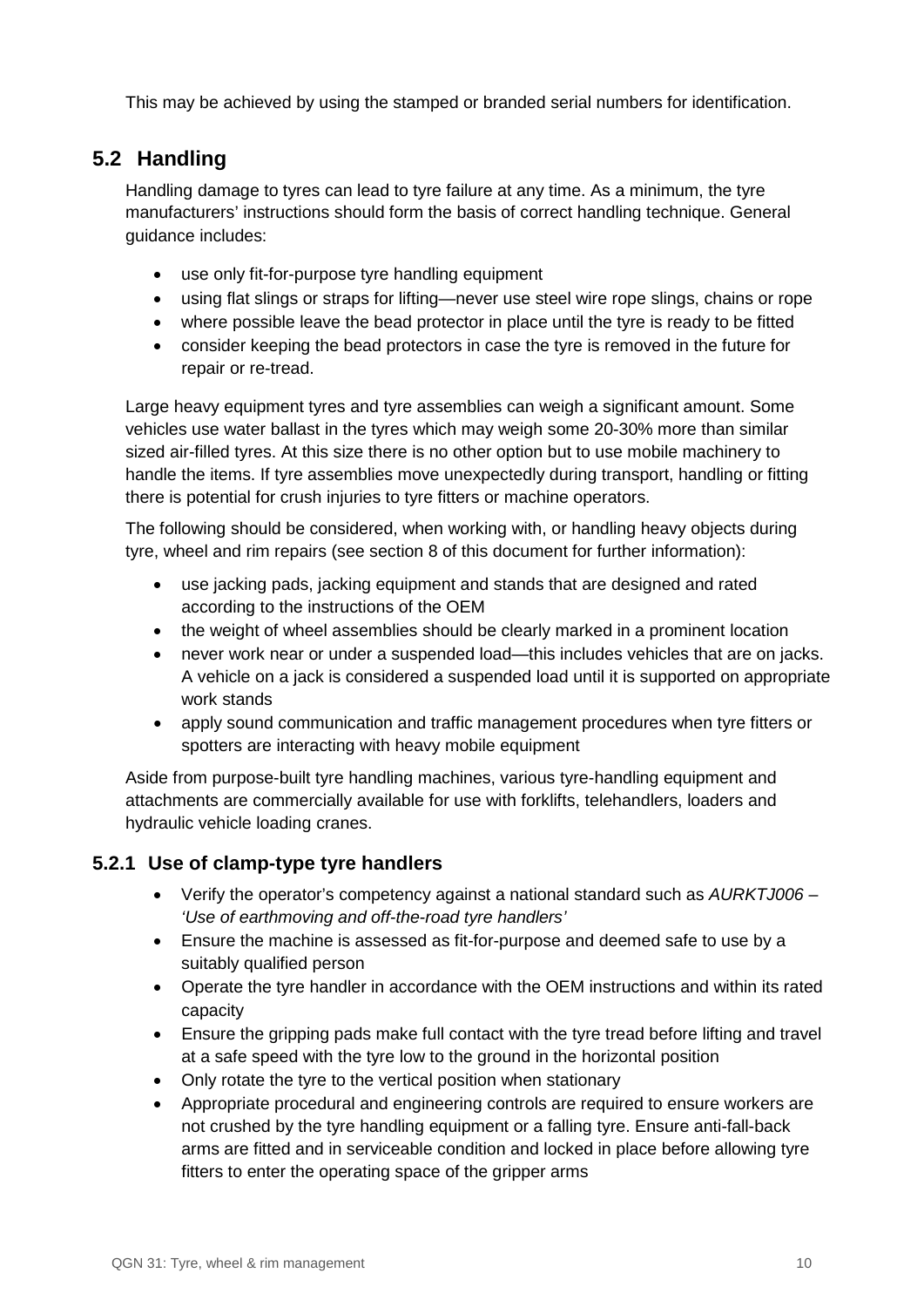- Do not inflate or deflate tyre assemblies with the tyre handler gripping the tyre. Overload of the machine or loss of grip of the tyre could result
- Ensure the tyre handling equipment is rated for the load and operated within its design.



*Image 1: A front-end loader with clamp type tyre handler attached*

### <span id="page-10-0"></span>**5.2.2 Using a forklift**

- Verify that the forklift operator is competent and has been trained and assessed to the required standard
- Operate the forklift in accordance with the OEM instructions and within its rated capacity
- Assess the ground conditions in the work area to ensure the forklift does not become unstable
- Never insert the fork tynes through the centre of the tyre as this can cause bead damage. Always lift a tyre from beneath, under the tread
- Secure the tyre to be lifted with appropriate capacity straps to prevent it from toppling during lifting and travelling. All persons should stay clear of the suspended load and the drop zone
- If the operator's view is obstructed during travelling, then operate the forklift in reverse and use a spotter for guidance. Ensure positive communication between the operator and the spotter at all times.

### <span id="page-10-1"></span>**5.2.3 Using a crane**

- Verify the operators' competency and the competency of the person slinging the load
- Operate the crane within its rated capacity with respect to the weight of the tyre/assembly being lifted
- Assess the ground conditions in the work area to ensure the crane, and its suspended load, does not become unstable when lifting or travelling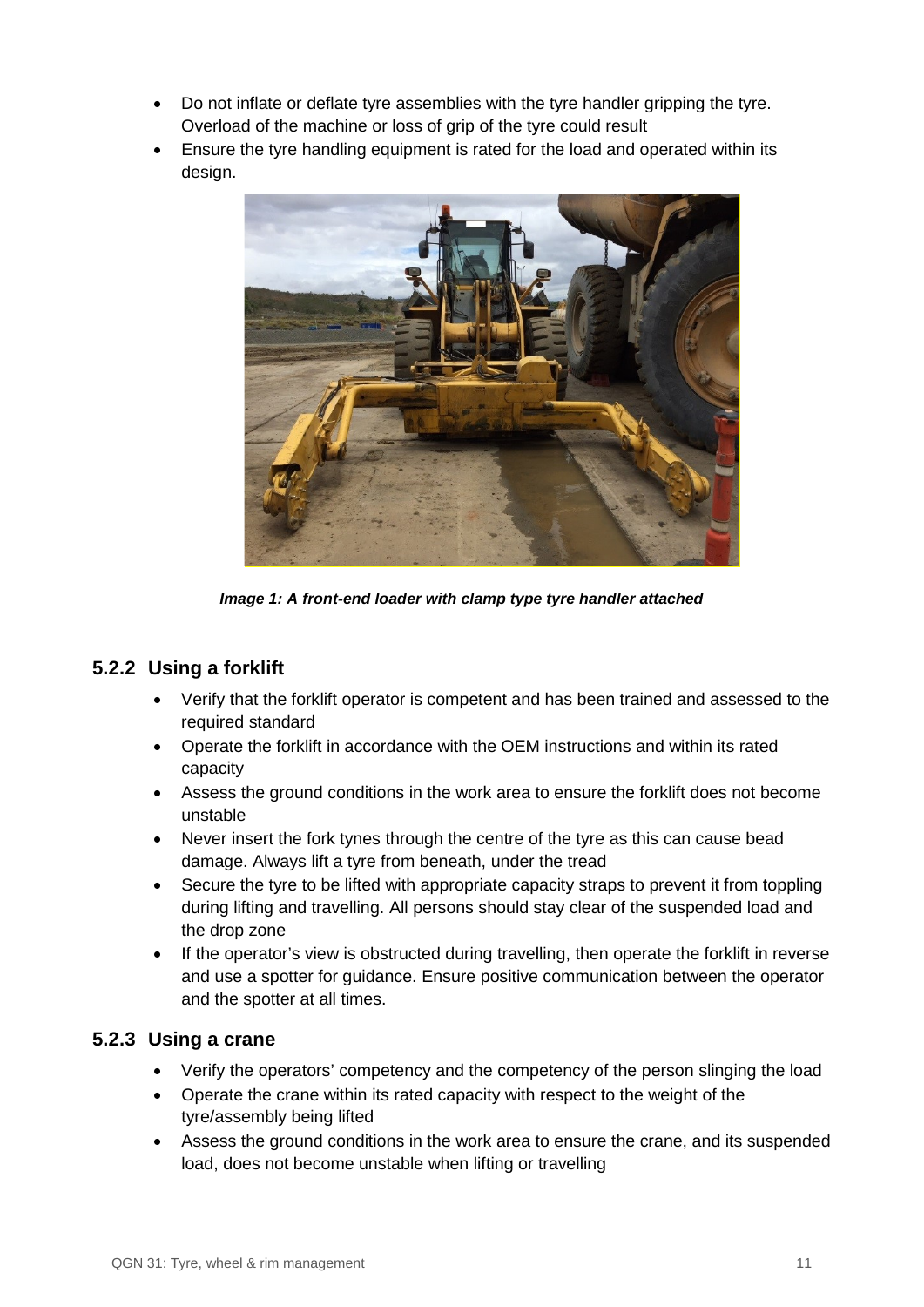- Ensure an exclusion zone is in place to keep all persons out of the lift area with consideration for potential load swing
- Never work beneath a suspended tyre, or within the 'drop zone'
- Never use chains to lift or suspend a tyre.



*Image 2: Vehicle mounted crane with clamp type handler attachment*

### <span id="page-11-0"></span>**5.3 Storage**

Tyres should be stored in accordance with OEM recommendations, with guidance from the site tyre, wheel and rim risk assessment.

When storing tyres, wheels and rims, consideration should be given to:

- ensuring they do not present a hazard which could include fire, toppling or falling off a stack, or rolling away
- a storage location away from general traffic to minimise machinery interaction when handling or damage from collision
- being stored on flat ground, with adequate drainage, and with no rough surfaces (rocks or debris) that could damage the tyres
- adequate working space with access for fire-fighting equipment
- lighting for working during hours of darkness
- ensuring relevant information is chalked or painted on the sidewall or other location where it will be clearly visible
- ensuring a stock rotation strategy exists to limit storage time of all components based on OEM requirements (e.g. rubber products should be efficiently rotated to ensure they meet the OEM recommended set 'use by' date).

Typically, tyre manufacturers recommend new, unmounted tyres are stored upright at a safe angle rather than being laid on top of one another. This prevents permanent distortion of the casing and consequent difficulties when attempting to mount the tyre.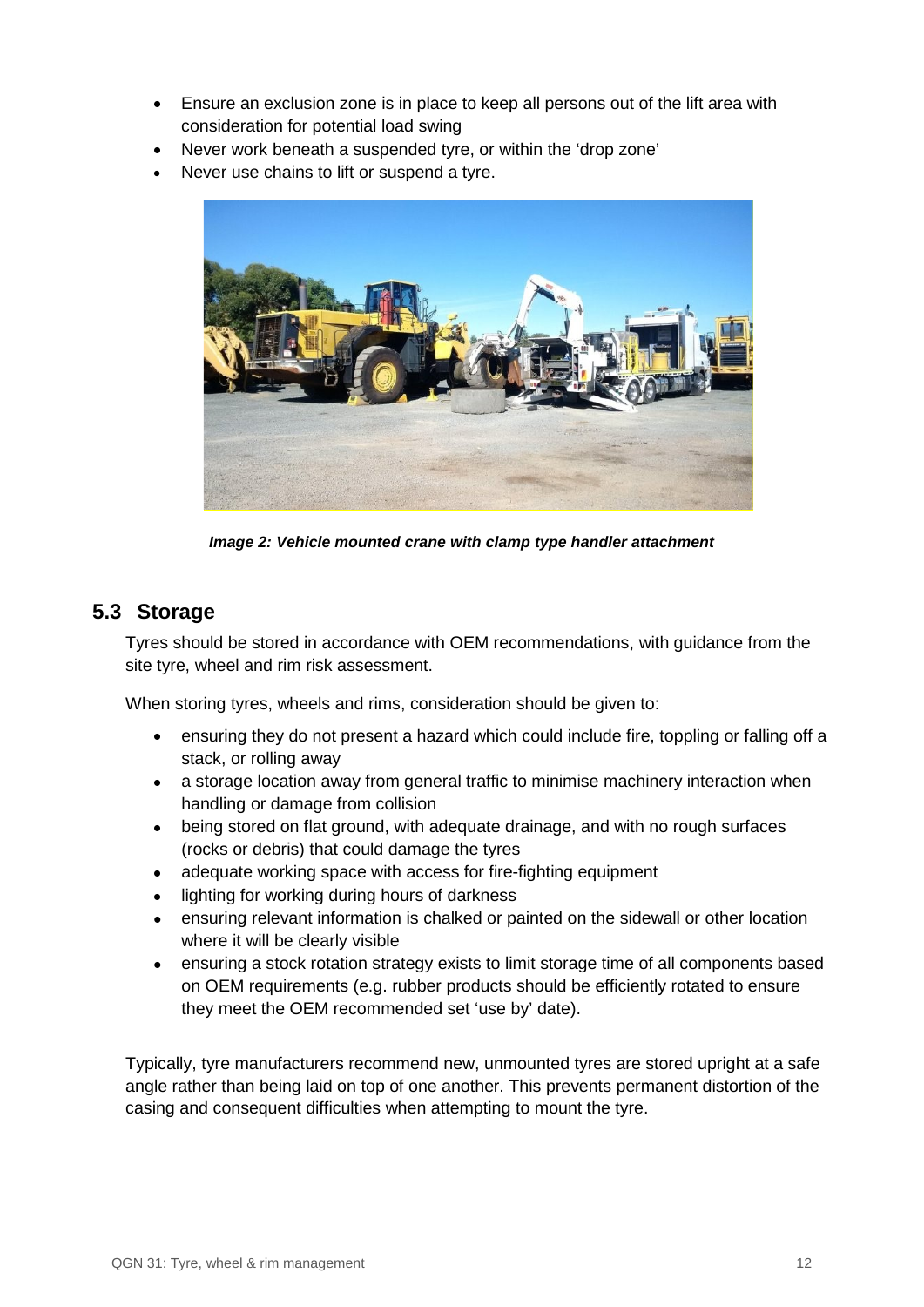

*Image 3: Earth mover tyre storage showing segregation and access*

If storing large tyres and assemblies horizontally, the tyre at the base of the stack may suffer structural integrity damage to the tyre. They should preferably be stacked no more than three high to reduce the risk of damage or having a dislodged tyre toppling in an uncontrolled manner.

Tyres should be stored in a dry and clean environment where they are protected from water, sunlight, petroleum products, electrical equipment producing ozone and any heat sources. If stored outdoors they should be covered with a suitable waterproof tarpaulin for protection. All tyres should be checked internally for debris (i.e. water, wood, dust etc.) and be internally clean prior to assembly.

Tyres and wheel or rim assemblies should be stored appropriately to ensure that they cannot roll away, topple or be dislodged.

To overcome tyre bead issues, assemblies should be inflated to storage pressures, as determined by OEM recommendations, for the size and type of assembly to maintain the bead in the correct seating location on the rim base. It is recommended that the inflation pressure and date of inflation is written on the tyre sidewall with permanent crayon.

Valve caps should be fitted to all valve stems to prevent ingress of dirt into the valve stem and provide airtight seal against leakage. Consider using metal valve caps for this purpose.

Assemblies and tyre, wheel and rim components should be stored in a segregated manner to avoid mismatch and reintroduction of previously quarantined or damaged items. Storage of these items should ensure:

• they are stored off the ground on a compacted, well drained area that allows allweather access for forklifts and other load shifting equipment, such as tyre handlers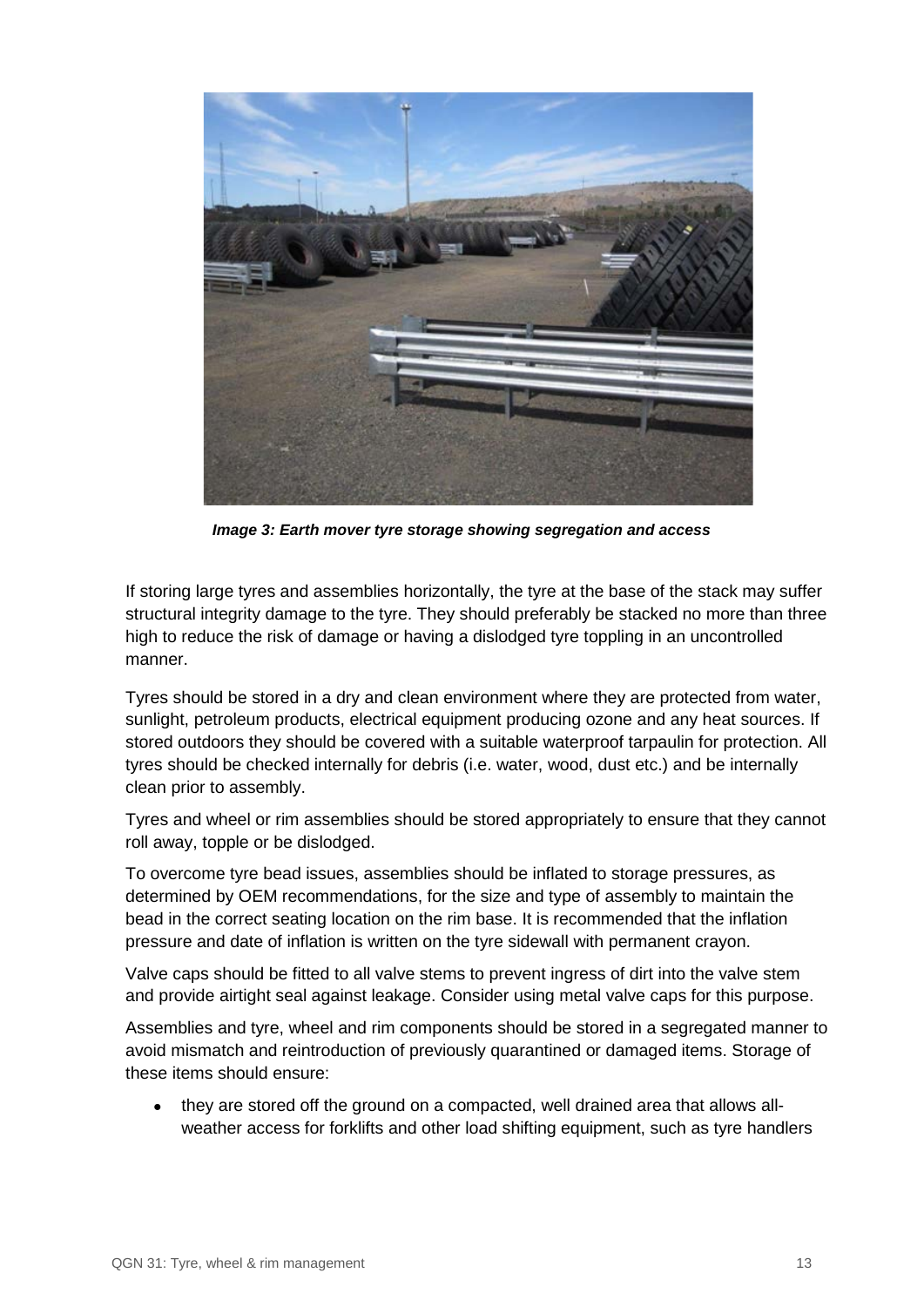- rim components such as bead seat, flange rings and lock rings should be stored in a manner that retains their serviceability and segregates compatible and incompatible components
- components waiting for testing or repair should be clearly marked and stored in a designated and clearly identified 'quarantine area' to prevent accidental return to service
- damaged, worn-out or unserviceable components should be rendered inoperable (e.g. by cutting up) and discarded.

In general, tyres should not be stored on vehicles for long periods. The vehicle should be operated periodically to prevent permanent distortion of the tyres. If a vehicle is to be stored it is not to be left in the loaded condition. This should not include water trucks that are parked with a full tank to enable a fast response to an emergency situation. Generally, these types of vehicles are driven on a regular basis during the course of their normal duty.

If long term storage is required, use guidance from the OEM. The vehicle should be parked on a flat stable surface and supported on adequate stands, so the wheels are clear of the ground. The tyre pressures can then be reduced to the storage pressure set by the OEM. The date and pressure reduction should be clearly marked and recorded to warn of the pressure reduction in the tyres. Where possible, it may be beneficial to remove the outer of dual wheels and store them under cover. All tyres are to be inspected by competent persons before allowing re-pressurising and loading.

# <span id="page-13-0"></span>**6 The operating environment**

Tyre assemblies are exposed to a variety of operating conditions including overloading, rock damage and heat build-up within the tyre from combinations of flexing, impact, load and speed. These conditions create different loads that the tyre assembly has to withstand. Therefore, a major part of the tyre, wheel and rim selection process will include an assessment of the operating conditions which the tyre assembly will face.

Inspections of the operating environment include looking for tyre damaging conditions in the pit or quarry load area, haul roads, dumps and stockpiles. The individuals conducting inspections should include supervisors and operators of the vehicles working in those areas. If necessary to repair or replace a tyre in the mine area, consideration should be given to the operating environment inclusive of the areas where the tyre handler, crane, or service vehicle will be working.

Correct road maintenance involves all aspects of maintaining the haul roads to a standard where tyre wear or damage is not accelerated. This includes the removal of rocks and spillage laying on the road, removal of rocks imbedded in the road surface, re-sheeting and grading of road surfaces to re-profile them, upkeep of drainage channels and the grooming of windrows and emergency stopping buffers. These situations are just as relevant in an underground mine as it is for surface operations. Tyre life will usually reflect the level of haul road maintenance. If haul roads are maintained well then the tyre life is usually high.

Care should be taken when watering haul roads to ensure that the road surface is not overwatered. Overwatering can lower the surface friction and cause scouring, erosion and grooving of the road base, which can lead to impact loading of individual tyres, reduced traction and loss of control. The combination of wet tyres and wheel slip through loss of traction dramatically increases the tyre wear rate.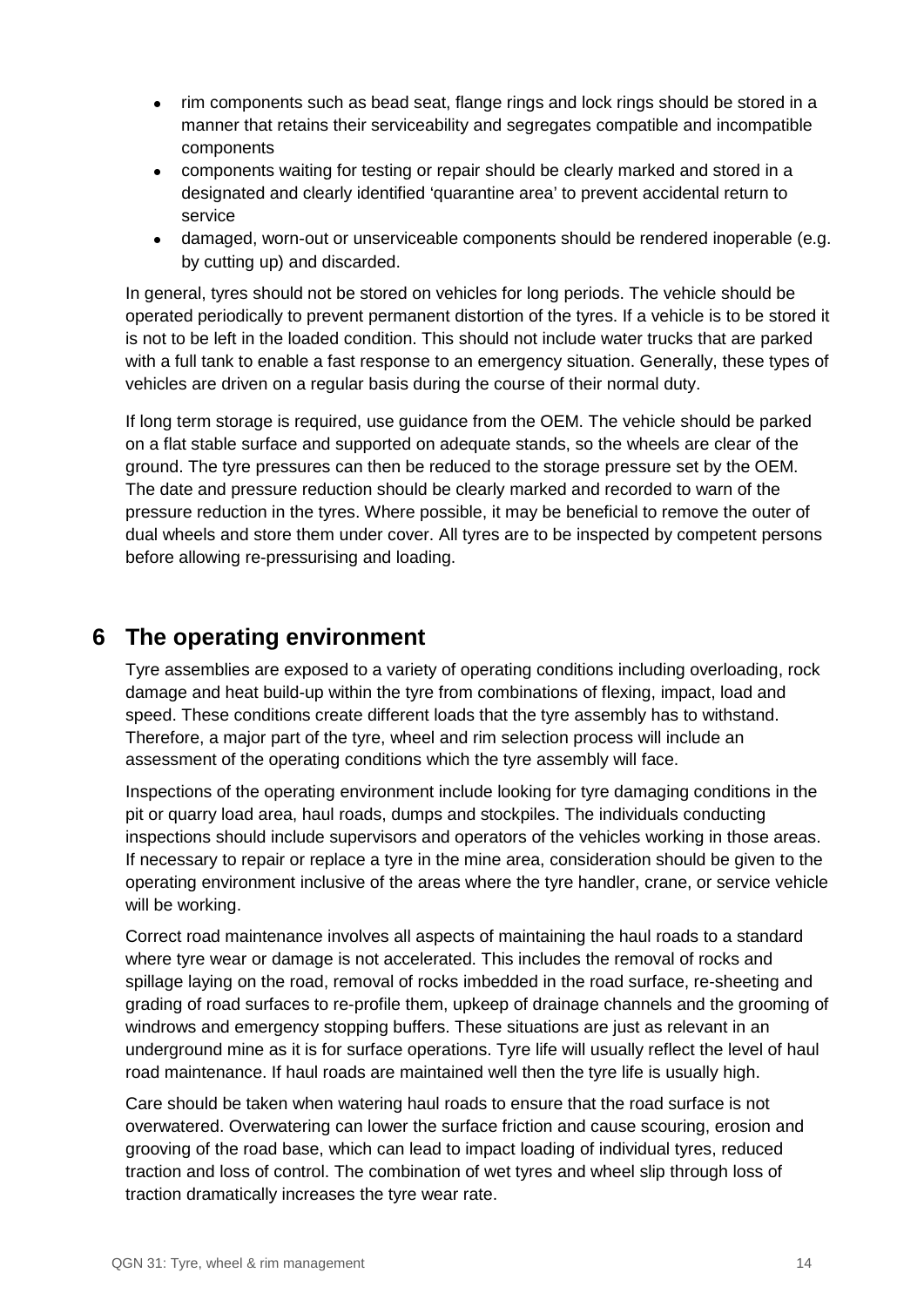In the interests of safety, all roadways should be constructed to provide safe, efficient travel at normal operating speeds. Correct road design is one of the most critical aspects of achieving high tyre life and is a function of the equipment being used. Consideration should be given to the braking and haulage capabilities of the equipment, both currently in use and proposed, to allow for adequate vision and to provide safe stopping distances. Road design should take into consideration, among other things:

- horizontal and vertical alignment
- cross-fall and camber
- drainage
- superelevation rates
- curve radii
- road construction material
- road widths.

# <span id="page-14-0"></span>**7 Maintenance facilities**

#### <span id="page-14-1"></span>**7.1 Work area**

The tyre maintenance area-specific needs should be considered in the risk assessment process. Typically, the tyre maintenance area should be located away from other work areas, traffic, pedestrians, offices and other populated areas.

The number of workers involved in the repairs or working in the vicinity should be reduced to the minimum number required for the work. All other personnel should be excluded from the area. There should be sufficient supervision, signage and barricading in place to prevent inadvertent access by unauthorised personnel. A *no-go* zone of sufficient size needs to be marked out in front of the work area to indicate the potential blast direction in the event of rapid tyre deflation or uncontrolled release of the wheel or rim components during inflation or deflation.

The type, location and design features of the facility should take into account the specific site and the equipment requirements. If repairs become necessary at a location away from the site workshop, then competent personnel will need to assess the job risks prior to commencing the job (e.g. such as location, ground conditions, and prevailing weather conditions). Ideally, repairs would be carried out in a permanent maintenance facility.

For a permanent maintenance facility there are a number of design principles that would support the ongoing safe fitting and removal of tyres. These considerations should include the following:

- a level, well drained stable surface (either rated and fit-for-purpose concrete or compacted aggregate surface) assessed by a competent person to have sufficient integrity to support the point loads imposed from jacks and stands
- if operating at night there should be provision of good local area lighting in the work area where assembly of components is being conducted, and adequate general area lighting to all other work areas
- shade and weather protection to provide comfort, fatigue management and general protection from the elements for tyre fitting personnel.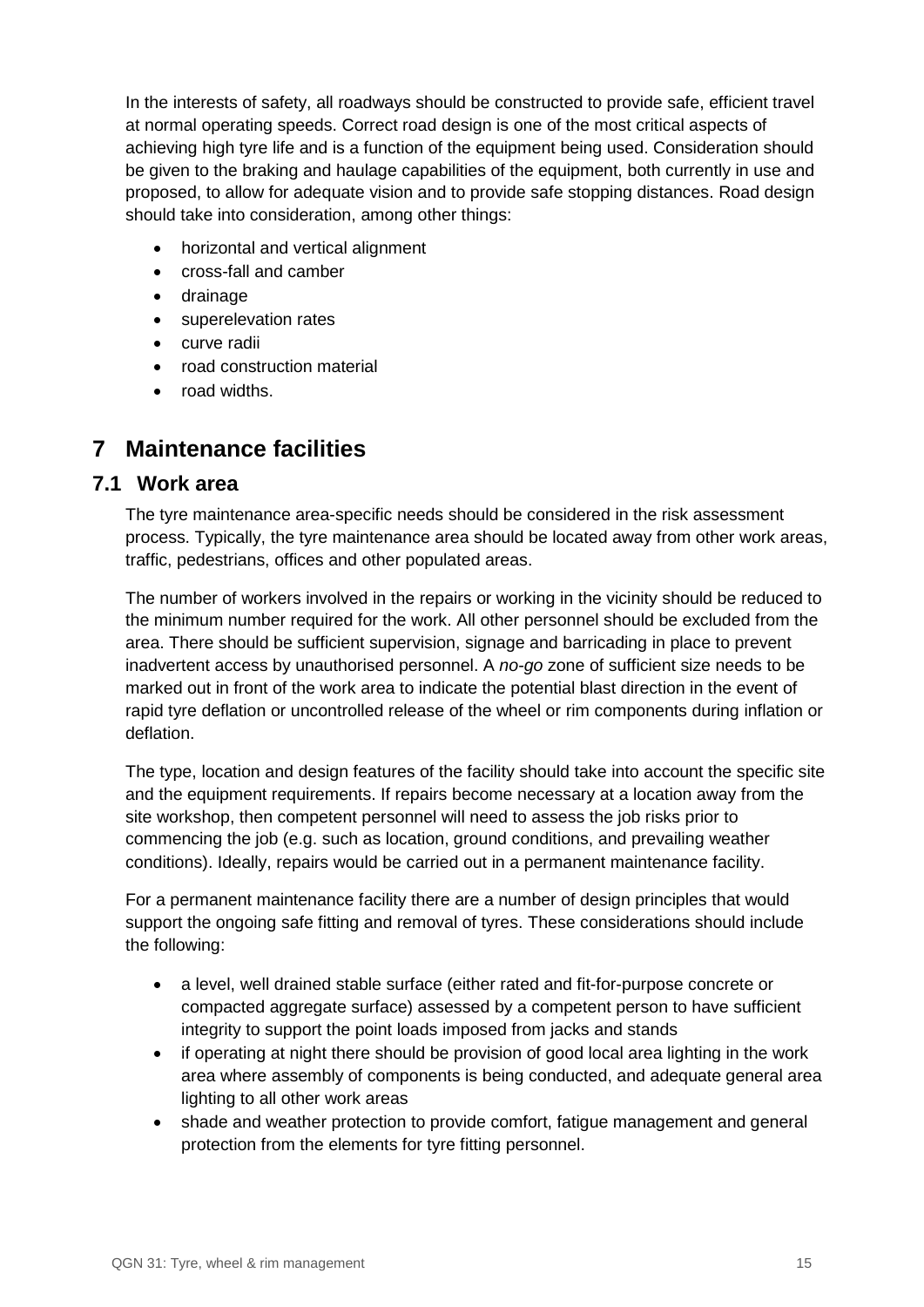## <span id="page-15-0"></span>**7.2 Tools and equipment**

- Suitably rated jacking pads, fit-for-purpose jacks and equipment stands (timber cribbing and blocks should not be used as load bearing members)
- Plant rated fit-for-purpose for handling tyres, wheels and rims
- Certified and rated fit-for-purpose tyre and rim maintenance stands
- Work platforms of suitable height to access the largest vehicle to be serviced
- Tyre pressure gauges should be periodically checked against a calibrated master gauge for accuracy. The gauge should return to zero when not in use
- Certified safety inflation cage to suit the assembly size, located in an appropriate area with clearly identified restricted area signage
- Storage facility for all essential items within close proximity to the work area.

### <span id="page-15-1"></span>**7.3 Compressed air**

Compressed air hazards are those from inflation or deflation of tyres. Consideration should be given to the following points:

- When releasing air from the valve stem, stand in a safe location as foreign matter or frozen particles inside the tyre may be discharged at high velocity.
- Do not allow high pressure air to contact the skin.
- Compressors and air receivers should provide sufficient pressure and volume for the tyres in use, and cater for the largest volume and highest-pressure tyre on the site.
- The compressor and receiver should be located away from personnel, suitably protected from mobile equipment, and serviced regularly as per OEM recommendations.
- If a motor driven compressor is used there should be adequate ventilation so that there no chance of exhaust recirculation.
- Air receivers and safety valves should be tested regularly as per Australian Standard AS3788. All other air fittings and lines should be rated to withstand the highest air pressure the supplying air compressor can produce. Air lines/hoses should be kink resistant, clean and clearly identifiable.
- Airline couplings should have a feature that ensures they don't uncouple accidently when under pressure.
- There should be remote inflation/deflation and pressure monitoring ability to ensure persons are not positioned in the high-risk zone of a potential air blast during inflation/deflation. Air-control valves should be fail-safe type (e.g. incorporating a pressure limiting device).
- Deflation devices should be fitted with noise suppression.
- Air used to inflate tyres should be oil free, dry and free of foreign matter (e.g. corrosion scale, water condensate, oil). Consider the inclusion of an air dryer to minimise the amount of moisture entering the wheel or rim assembly.
- Compressed air should not be directed at a person or used to remove dirt and dust from clothing while being worn.

### <span id="page-15-2"></span>**7.4 Nitrogen**

The use of nitrogen for inflating tyres may help to prevent pyrolysis. However, to be effective, the oxygen concentration in the tyre has to be less than 5.5% by volume, which can be difficult to achieve if air is used to seat the bead. Several purges may be required to decrease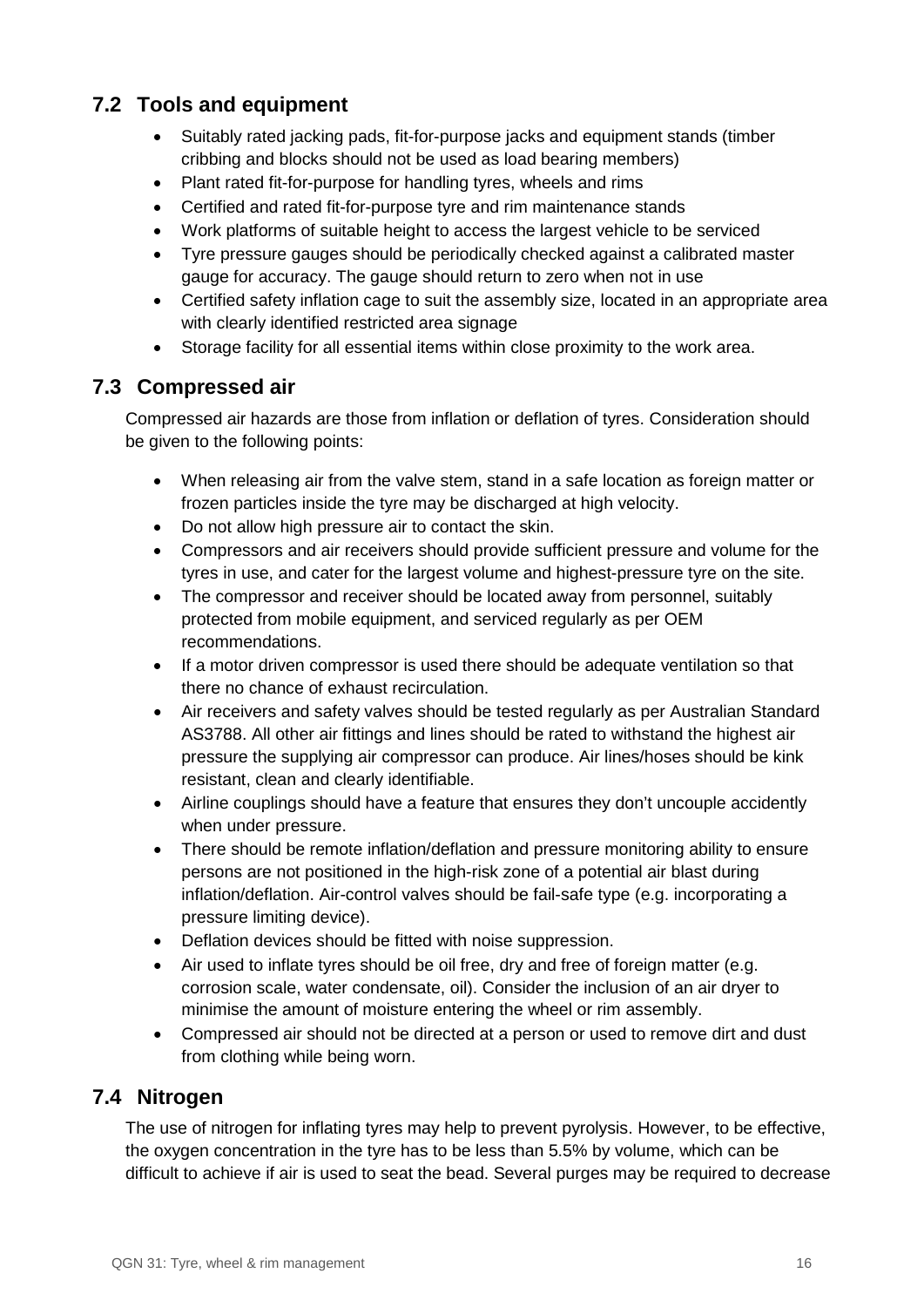the oxygen content below this level. Although nitrogen gas is virtually chemically inert, the use of it introduces other hazards to the site such as:

- nitrogen gas stored in pressurised containers is a form of stored energy that should be handled appropriately
- nitrogen is an asphyxiant so venting tyres in an enclosed or poorly ventilated area can create an oxygen deficient atmosphere.

**NOTE:** Cold nitrogen gas can be denser than ambient air and can therefore settle in low areas such as sumps and workshop pits.

<span id="page-16-0"></span>Some low speed vehicles (e.g. tyre dozers, tractors, front-end loaders) use a non-toxic/noncorrosive anti-freeze and water solution as ballast to increase traction. Water-ballasted tyres may weigh significantly more than an air-filled tyre and presents the hazard of handling a heavy object. It is therefore important that reliable information on the mass of tyre assemblies, and their fill medium, is available to competent persons to select suitably rated tyre-handling machinery. The weight of tyre assemblies should be clearly marked on the assembly.

Consultation with the OEM and the product supplier is essential to ensure the correct quantity of fill and procedure is followed.

# <span id="page-16-1"></span>**8 Tyre changing**

The steps involved in fitting the wheel and rim assemblies vary depending on the type and size of the tyres, wheels and rims. OEM requirements should be available and referred to, prior to the task being carried out. This section outlines the controls and points to consider to ensure removal and demounting, inspection and mounting, and installing are performed correctly and safely. If there are any doubts about procedures or work safety, then stop work immediately and seek the expert advice of competent and experienced personnel.

Tyres can be demounted and/or mounted when:

- the wheel or rim has already been removed from the vehicle
- the wheel or rim is still on the vehicle.

Whatever method is adopted, the procedure should be supported by sound risk assessment principles and developed by a representative group of workers. The safety critical steps and their controls should be identified and highlighted in the procedure.

### <span id="page-16-2"></span>**8.1 Removal and demounting**

When demounting a tyre assembly, the following should be considered:

- the vehicle should be prepared correctly prior to entering the maintenance work area (e.g. clean, no load or hang-up material in tray, no rocks between dual wheels). Consideration should be given to providing access to vehicle wash-down facilities
- ensure the vehicle is isolated and stabilised (e.g. wheels wedged with suitably sized and strength chocks)
- where required, the turn restraining link (articulation locking struts) or steering locks, should be installed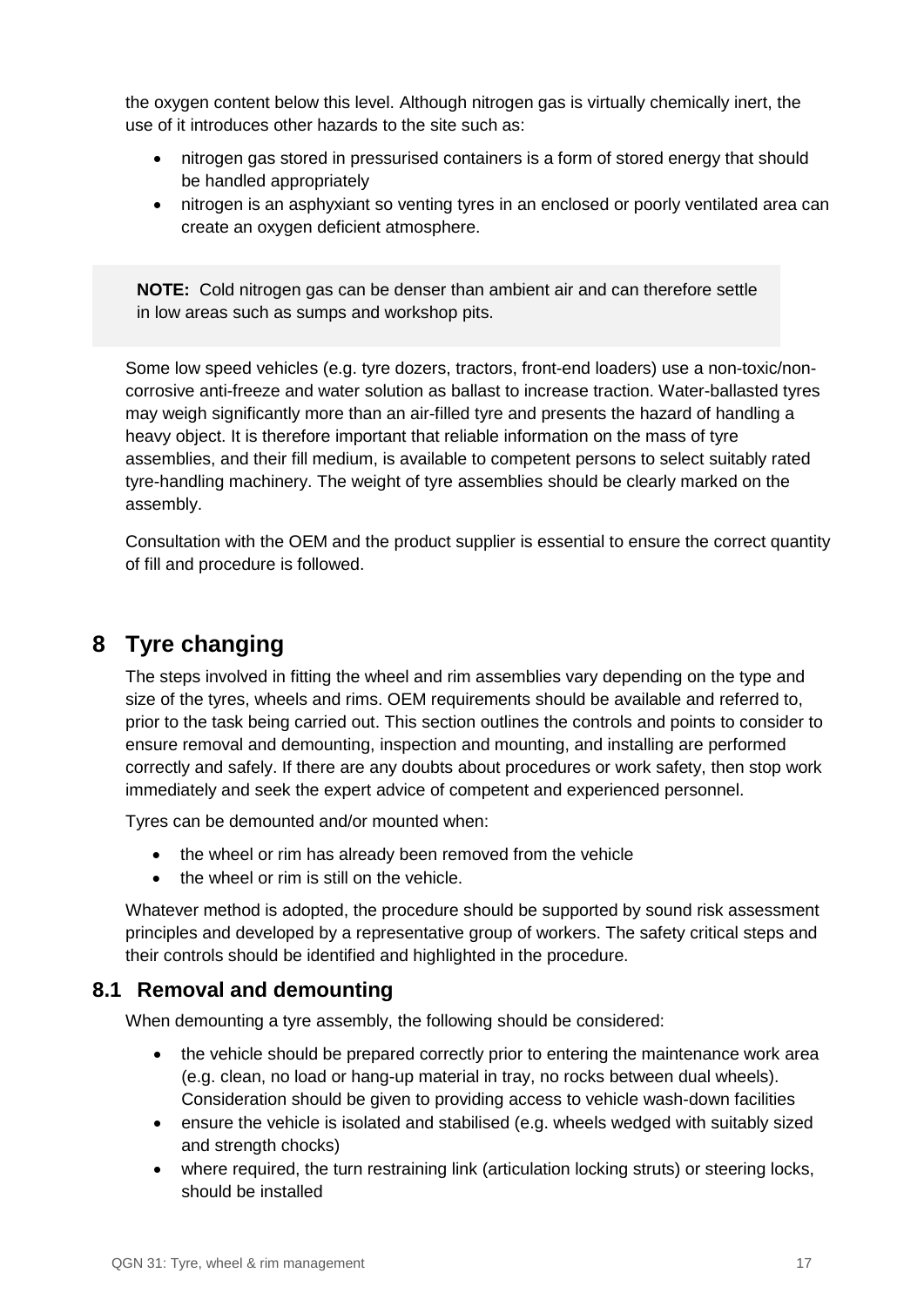- jacks and stands should be able to be positioned under the vehicle without a worker having to place his body under the vehicle, or to be within close proximity to the vehicle's tyres whilst jacking occurs
- jacking should be staged, depending on the size and type of vehicle being worked on. Staged jacking can sometimes be necessary for larger earthmoving equipment due to the rearward movement of the jacking point as the vehicle lifts(e.g. chock machine, lift part way, support vehicle on stands, reset wheel chocks, reset jack ground position, recommence lifting).



*Image 4: Typical movement when jacking large vehicles*

- Consider the movement of vehicles with oscillating axles when jacking
- Completely deflate the tyre and remove the valve core before attempting to disassemble the tyre assembly. There should be confirmation that no foreign material is blocking the valve stem and that all pressure can be exhausted. Release of air from valve removal can present a noise hazard to personnel
- Tyres should be deflated while standing outside the range of the 'hazardous trajectory'. Do not allow high pressure air to contact the skin
- Deflate BOTH tyres on a dual assembly wheelset to zero, or to a safe handling pressure (as predetermined by the site risk assessment) prior to removing any clamp components and demounting the outer wheel
- Ensure that the lock ring and o-ring can be removed safely. On some assemblies the use of a lock ring catcher may be beneficial to minimise the risk of injury
- Exercise caution when removing the lock ring as it may fly off once released. Do not spread the ends of the lock ring excessively as it may be permanently distorted and will have to be discarded
- Controlling the hazards involved with breaking the tyre bead (e.g. using barricades or guards to prevent injury from unexpected ejection of bead-breaking tools)
- What mechanism/method will be used to remove the tyre from the assembly and transport for reuse, reconditioning or scrap
- <span id="page-17-0"></span>• How to safely remove the tyre bead seat-band and flange from the tyre.

If tyres were fitted offsite, then an inspection and sign-off by an authorised and competent person should be conducted prior to them being used or stored onsite.

•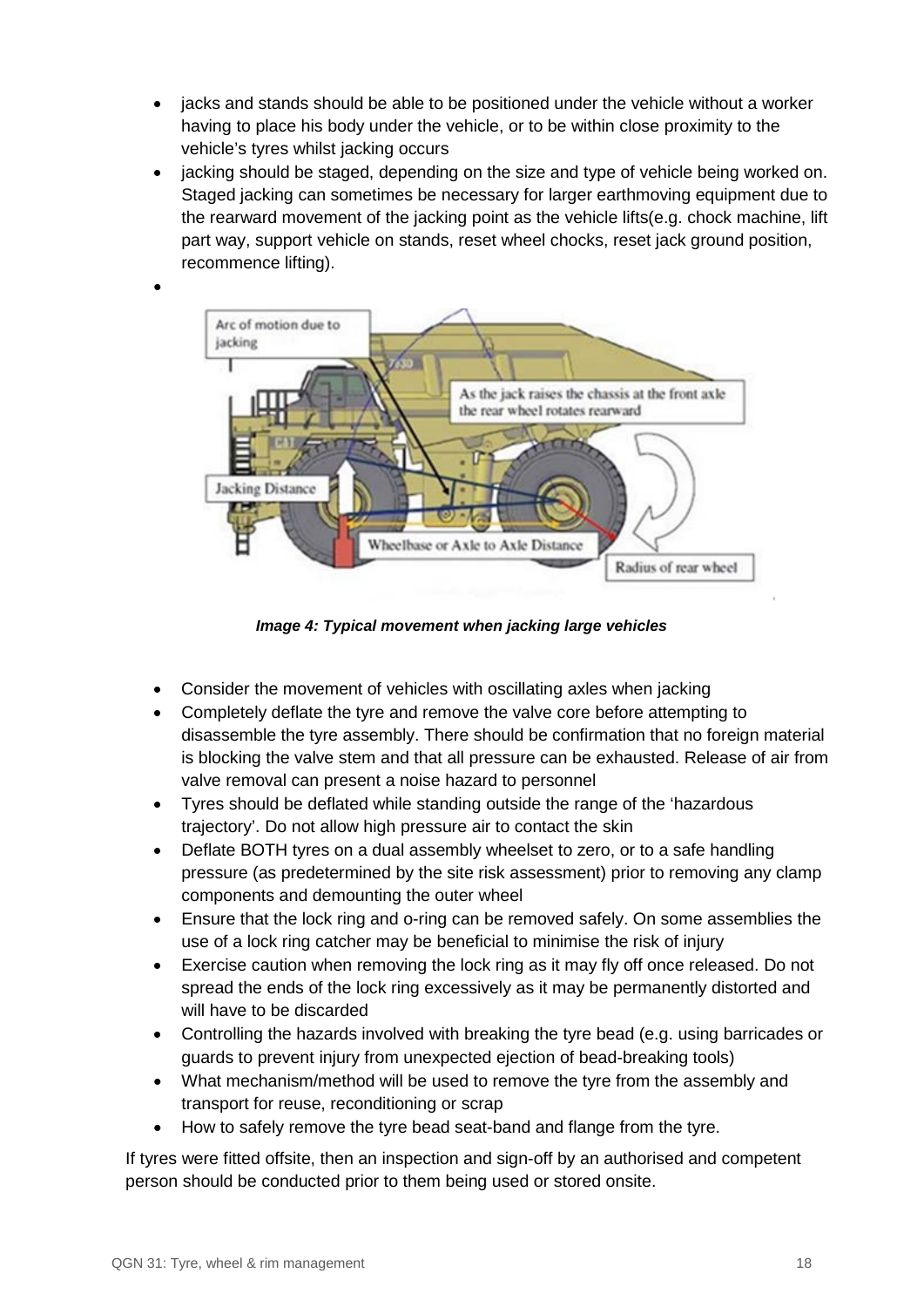### **8.2 Inspection and mounting**

### <span id="page-18-0"></span>**8.2.1 Wheels and rims**

Considerations for assembly should include:

- Ensure crack testing schedule for wheels and rims is aligned with the OEM recommendations, with consideration given to work-site conditions and vehicle usage
- Examine the cause of any cracked or damaged paint, and any other defects or signs of abnormal wear
- Thoroughly clean rim components for inspection and remove scale, rust, dirt and other foreign materials from all surfaces. Gutter of rim base should be cleared of rust and other materials that could obstruct seating of lock rings. Bead seat areas of rim should be free of rust and rubber deposits
- Examine all components for serviceability (e.g. wheel disc, fastener holes, seating taper, bead seat band, flange, and locking ring). Discard lock rings with open ends (ends that aren't touching or overlapping) as they will not sit correctly and could result in serious injury or death. Used o-rings should be cut to prevent reuse.



*Image 5: Lock ring suitability (Source: Topy 2008.08)*

- Confirm the correct seating of components prior to partial inflation, again after partial inflation and then prior to increasing the pressure to full inflation (consider a 'holdpoint' and second person verification). All personnel are to be kept clear of the *'hazardous trajectory'* range during inflation
- During inflation, do not allow the air pressure to exceed the pressure recommended by the tyre manufacturer. Never leave a tyre unattended during inflation
- Never attempt to seat or position the rim components by inflating the tyre
- If there are any issues identified or mistakes made during the assembly, immediately stop inflation, release the air and reassemble the tyre and rim components.

**WARNING**: Do not hammer, weld or heat to position the rim components. Doing so can lead to the deformation as well as the deterioration of the strength and structural integrity of the rim components.

#### **Using tyre inflation cages**

Large tyres and light vehicle tyres are commonly inflated within a tyre inflation cage. The use of a cage for inflation can mislead personnel that the hazard is controlled. The tyre inflation cage may not completely restrain projectiles if a tyre fails catastrophically. Before a tyre inflation cage is used, a risk assessment should be conducted to determine, among other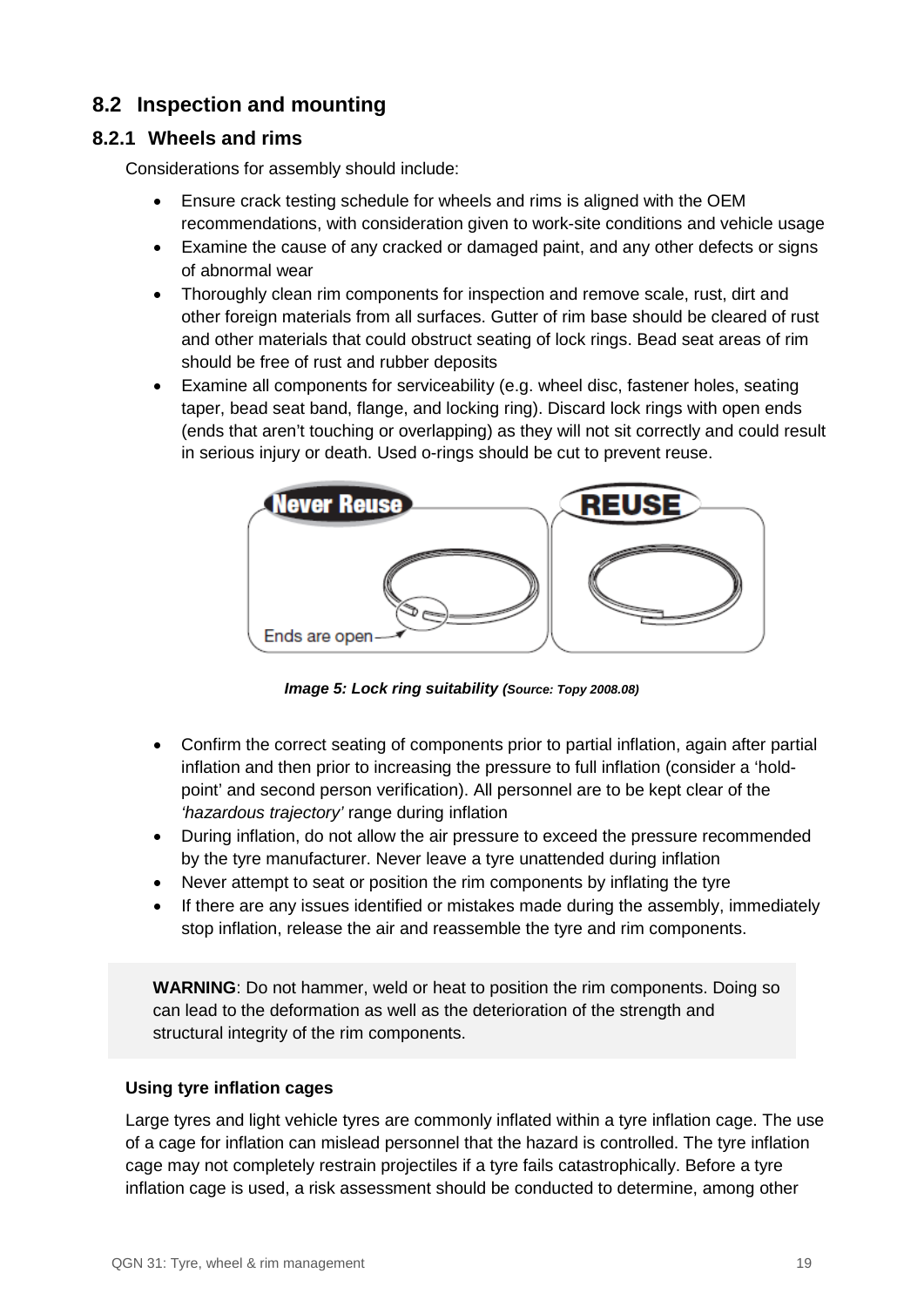things, a suitable location away from general traffic and personnel, signage, barricading, tyre size limits, procedures for use and training. Other considerations include:

- Use only fit-for-purpose tyre inflation cages certified by competent persons
- Ensure competent persons install, use, inspect and maintain tyre inflation cages in accordance with the designers' or OEM instructions
- Consult the designer or OEM prior to fixing the tyre inflation cage to concrete floors, footings or other structure. In the event of a tyre burst the design may rely on the tyre cage to deform and absorb the energy and excessive restraint may impede the intention of the design.

### <span id="page-19-0"></span>**8.2.2 Tyres**

When preparing tyres for mounting, the following should be considered:

- Establish that any components to be reused meet the OEM's component reusability criteria
- Establish that any of the components to be reassembled are compatible components, referenced to OEM requirements. Incompatible combinations could cause violent separation of the assembly resulting in serious injury or death.
- Check and/or replace valve components
- Ensure no deformities or anomalies are identified on the tyre
- Check that the tyre internals are free from foreign materials and dirt
- Ensure current data of recommended cold inflation pressure for the plant being worked on is available
- Clean and correctly lubricate tyre beads, rim components and o-rings with OEM recommended lubricant
- Ensure reconditioned tyres are being fitted to correct positions on the vehicle (i.e. they should not be used as steering tyres). Typically, only new tyres are fitted to steer wheels wherever possible.

**WARNING**: As a control of the hazard of rapid tyre deflation or uncontrolled release of the wheel or rim components during inflation and deflation, an exclusion zone should be setup around the work area. The size and shape of the exclusion zone should be suitable for the size of the tyre assembly, and the pressure it contains.

Other mounting considerations *could* include:

- The fitting of remote tyre pressure monitoring systems (TPMS). Correct pressure in a tyre is critical to its safe performance, load carrying capacity and fatigue life. TPMS are beneficial in keeping the tyre pressure within its stated pressure envelope. Some pressure monitoring systems also include temperature monitoring of the tyre air chamber. The capability to inform the vehicle operator (by remote monitoring in the operators' cab) of a tyre pressure outside of the envelope can ensure swift action to correct the situation or prevent tyre damage.
- The fitting of temperature sensitive pressure relief valves, which can be installed in the bare wheel/rim prior to assembly of the tyre. These devices are typically fitted to heavy equipment wheels and rims. They are basically a rupture disc that will release at a given temperature and pressure to mitigate a potentially violent tyre explosion.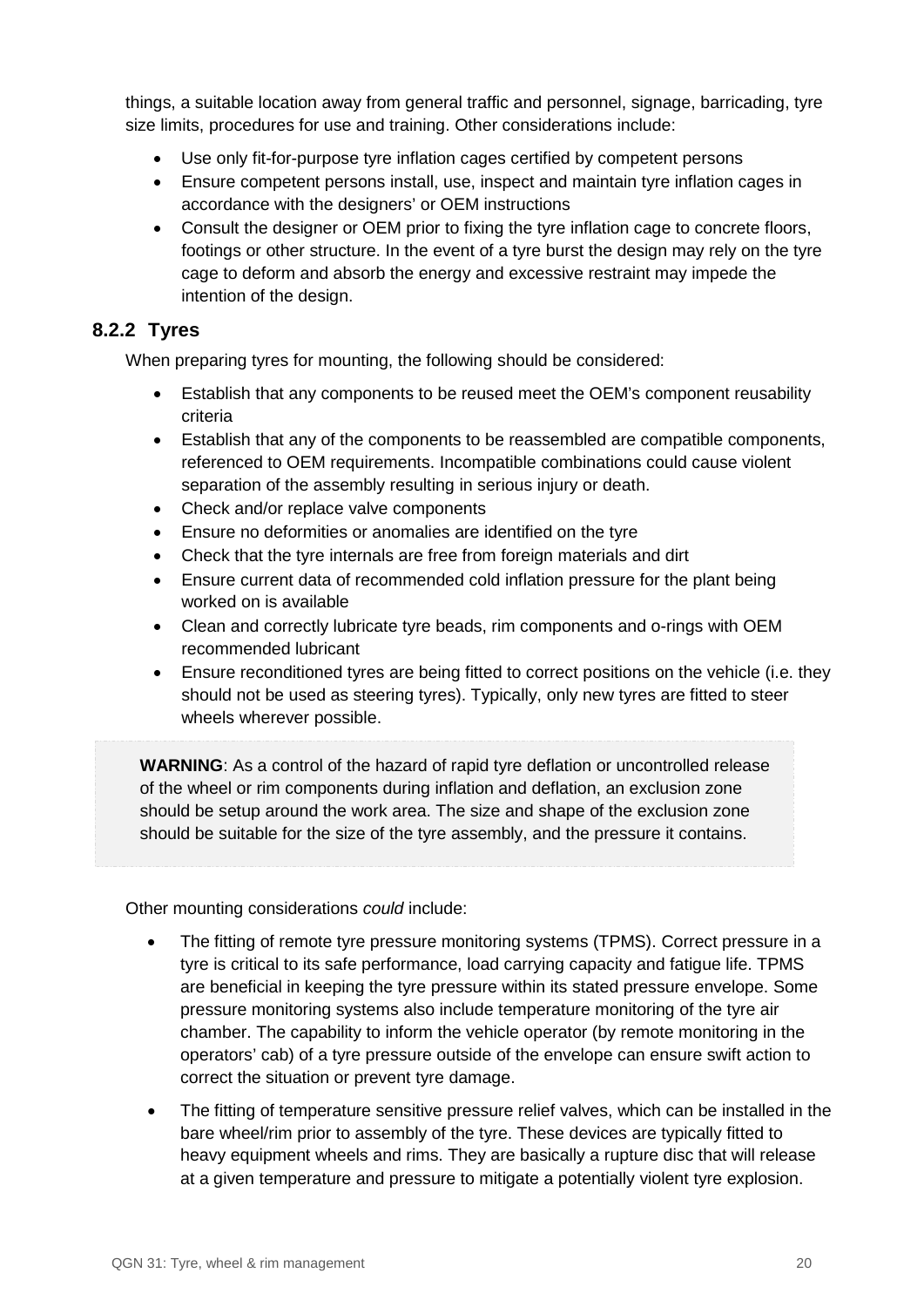Rupture discs are precision safety devices and should be installed by trained, knowledgeable installers and only within environments suitable and appropriate for a rupture disc.

**NOTE:** The instantaneous release of pressure from the rupture disc can create excessive noise due to the discharge of air/gas at sonic velocity.

- 
- For those vehicles requiring polyurethane filled tyres, the OEM's process should be followed. An incomplete fill will allow the fill material to move during operation of the vehicle and subsequently cause frictional heating inside the tyre.
- Some sites choose to fit tyre protection chains to protect against the sharp, edged rock, or for muddy and slippery surfaces, which are potential hazards to tyres, even when new. The benefits of tyre protection chains are reduced equipment downtime and loss of productivity. The tyre protection chains also assist with containment in the event of a sudden tyre failure. Fitting and maintenance of chains requires specialised training and equipment. Assemblies, when fitted with tyre protection chains, can weigh a substantial amount more, and any machine used to handle these assemblies should be rated appropriately.
- For protection and traction chains, readjustment and tightening presents a unique risk profile, the controls for this task should be assessed using the expertise of the chain manufacturer or supplier.

## <span id="page-20-0"></span>**9 Maintenance and repair**

Maintenance work should only be carried out by persons who have received appropriate formal training and assessment by a competent person. This formal training should include relevant on-the-job instruction on the safe handling of tyres and rims. The technician should have a proper understanding of how the tools are used and how to carry out the work in accordance with the correct procedure.

Mobile equipment operators are most likely to identify issues during the pre-start or in-shift inspection. Operations personnel should therefore be given training to assist them in recognising potential problems with tyres, wheels and rims. Pre-start check sheets should be developed that include tyre, wheel and rim, and fastener inspection. The operator should also be given guidance on how to report any defect noted.

Information on tyre and wheel assembly maintenance and repair is provided in Australian Standards AS 4457.1 and AS 4457.2. Persons involved with work on tyres wheels and rims should consult these standards.

### <span id="page-20-1"></span>**9.1 Tyres**

The safe operation and serviceability of a tyre is primarily determined through periodic visual inspections, and inflation pressure monitoring undertaken according to the OEM recommendations and site-specific requirements. The inspection should include, but not be limited to, the following items:

• verify tyre identification number and relative location or position on the vehicle, if fitted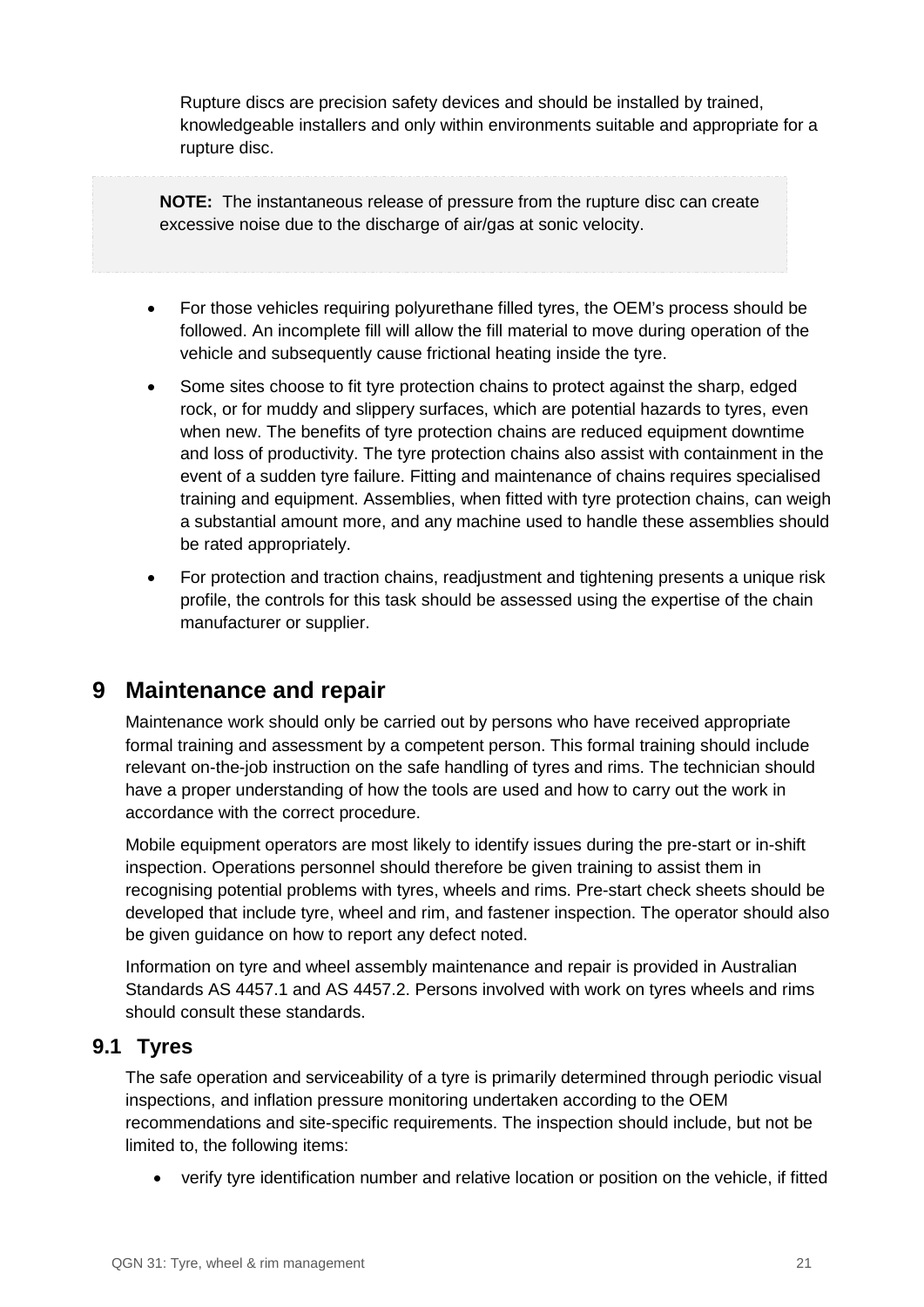- inflation pressure—both over-pressure and under-pressure
- wear/tread depth—important to assist with the matching of similarly worn tyre in dual arrangements
- damage/condition (e.g. cuts, tears, sidewall bubbles and deformations)
- rock ejectors are in place and effective
- fatigue/heat induced damage (separation, delamination, bubbles)
- valve assembly integrity.

The tyre supplier, manufacturer or tyre repair facility should provide guidance to the site for the determination of continued use, recondition or discard of the tyre.

The correct pressure in a tyre is critical to its load carrying capacity, service life and for reduction of risk of premature failure. Operating with tyres that are excessively over or under inflated may not only cause damage to the tyre, but also expose workers to unnecessary risks. A process and schedule for taking pressure readings specific to earthmover and large vehicle tyres should be in place at sites.

Any tyre found to be either deflated or running at an inflation pressure of less than 70 per cent of the tyre's recommended cold inflation pressure, will require the tyre to be removed and inspected internally. Tyres which have been run flat or under-inflated may have suffered damage to the casing or carcass, and reinflation may result in a serious or dangerous occurrence. Low pressure operation can also cause uneven wear of tread, ply separation, heat separation and damage to the bead.

Tyres that have been run overloaded, under-inflated or flat for extended periods of time can also suffer from "zipper failure". This is where the sidewall of the tyre tears open violently during the reinflation process. The failure gains its name from the appearance of the sidewall after the incident. Any adjacent dual tyre to the one that has run flat or underinflated should also be removed and inspected as this tyre may have been overloaded and also damaged.



*Image 6: Zipper failure on a radial tyre*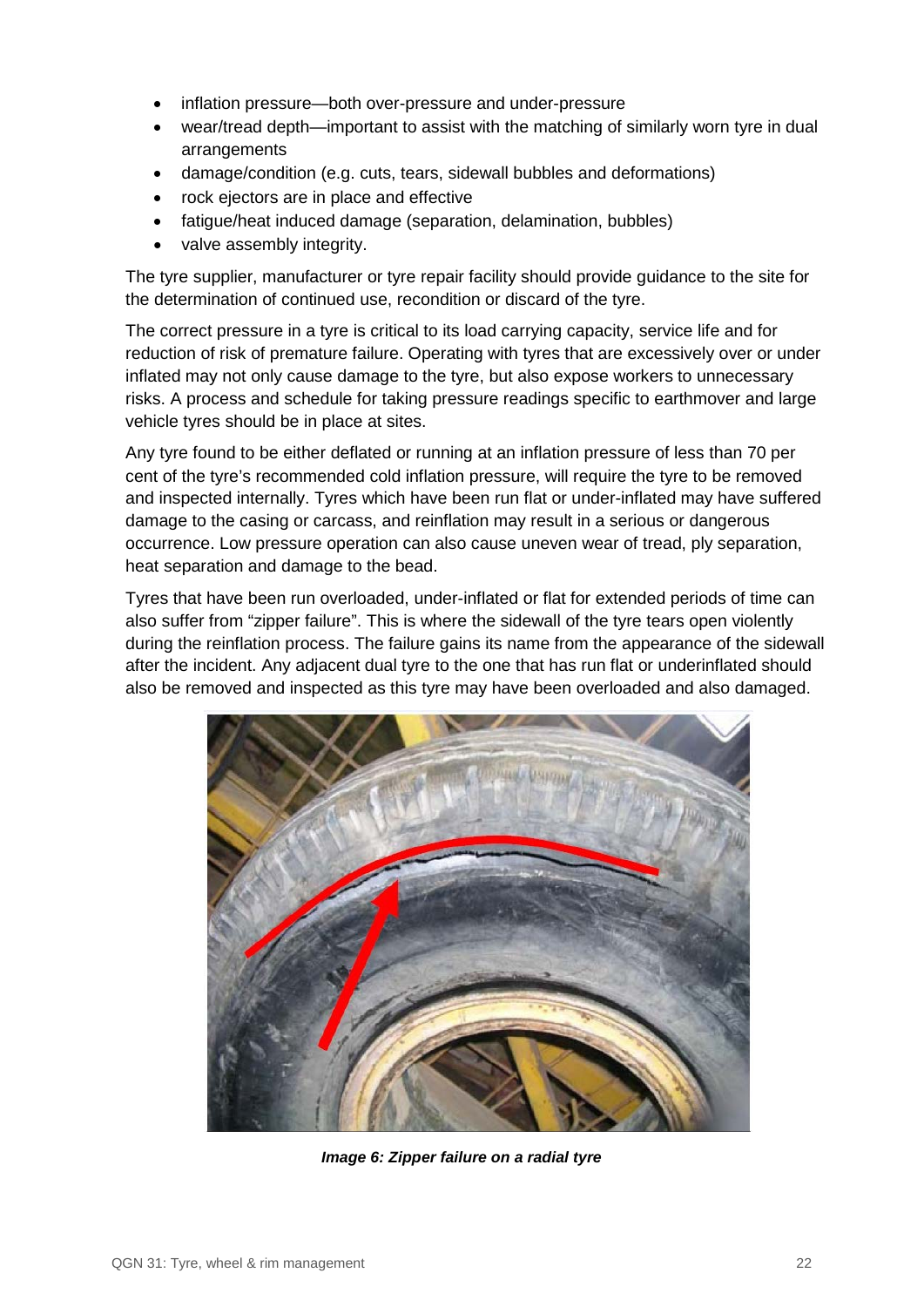High pressure operation can cause the tyre to be more rigid and less likely to absorb impacts making the tyre more susceptible to cuts and impact breaks. The centre of the footprint will carry more of the load which can cause heat build-up in the tread centre. Over-pressure also magnifies the stress on the tyre structure causing reduced life, reduced traction and flotation, and compromise handling.

Discard tyres that may have unseen damage, such as those with:

- a history of under-inflation (i.e. run flat)
- signs of heat.

Reference should be made to AS 4457.2 Appendix B for further examples of conditions for periodic inspection.

#### <span id="page-22-0"></span>**9.2 Wheels and rims**

Regular visual inspection by vehicle operators (generally at the same time as tyre inspections are carried out) can provide an early indication of problems developing. A thorough visual inspection of cleaned wheels and rims at each tyre change can provide early indication of developing integrity issues. Results of the latter inspections should be recorded in the maintenance history and may require the wheel or rim to undergo further inspection, possibly non-destructive testing.

Wheels and rims should be checked to ensure fitting and wear tolerances in multi-piece wheels or rims are not exceeded. Profile templates may be available from the OEM to ensure the wheel or rim is suitable for reuse. Wheels should be examined for damage to the wheel stud holes, cracking of rims, welds, and centre discs, signs of rust and fretting between mating surfaces, general corrosion and damage. All identification markings should be clearly visible on all components. Discard criteria should be established in consultation with the OEM for any wheel and rim components that are deformed, bent, cracked, corroded, worn, or damaged, or are suspected of being so.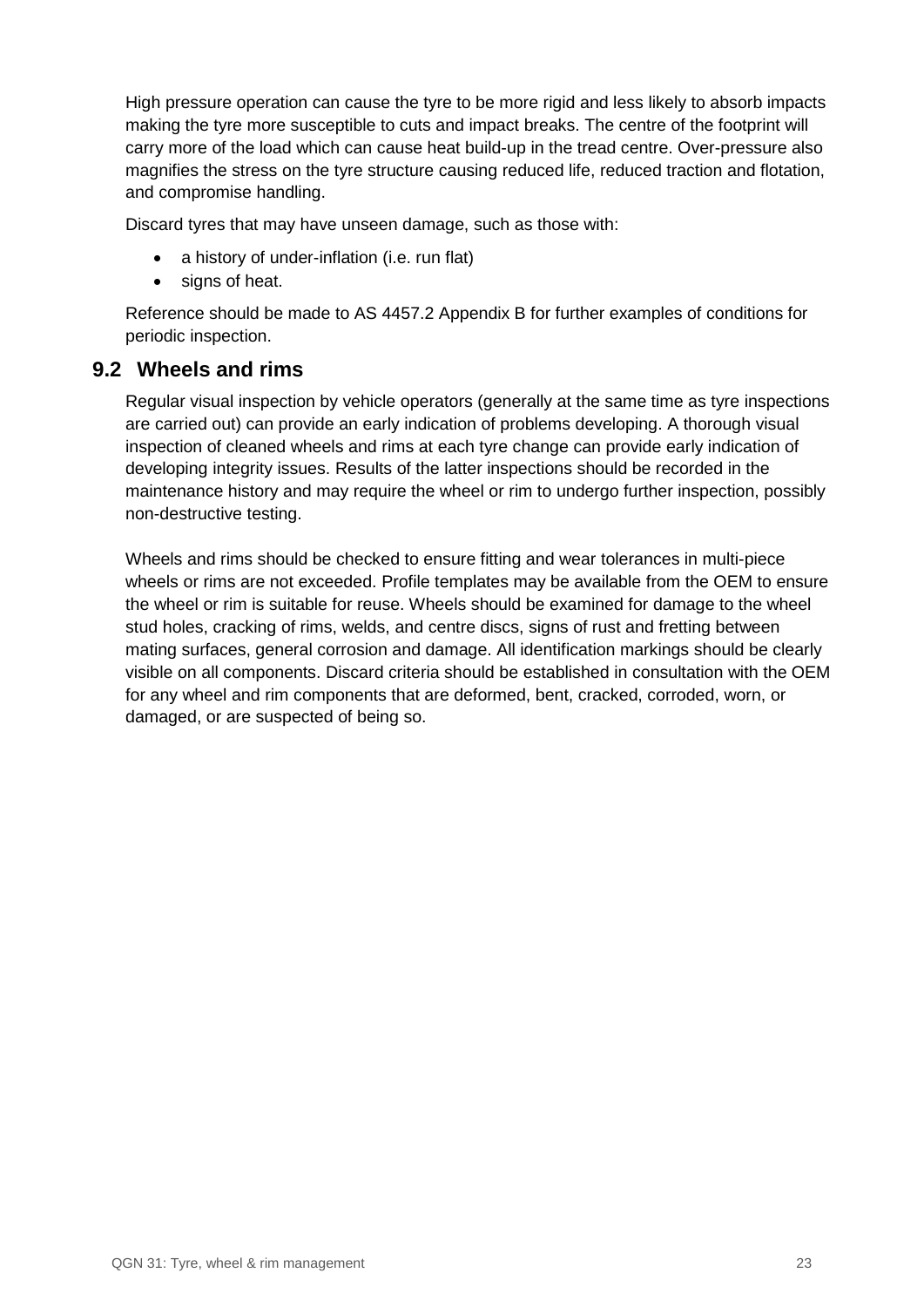

*Image 7: Typical Heavy Equipment Wheel/Rim Nomenclature (Source: AS 4457.1)*

### <span id="page-23-0"></span>**9.3 Repairs**

Before any tyre repair is attempted, the tyre should be assessed by a competent person to determine serviceability and whether a repair is feasible. Feasibility of repair should take into account:

- potential remaining life of tyre based on tread depth, age etc.
- location of damage on the tyre
- extent and severity of damage to the tyre
- integrity of the casing liner and bead.

Earthmover wheels and rims that have been involved in an incident, sustained damage or had fatigue identified by the inspection may require non-destructive testing (NDT) to establish the competence of the wheel or rim. The frequency of NDT may require adjusting depending on operating conditions, results of previous testing and component deterioration. Passenger and light truck vehicle wheels and rims are usually considered consumable items and discarded if found in an unserviceable condition.

Any hot work (e.g. heating, grinding, welding or cutting) on wheels and rims, or heat application to fasteners and fittings, is prohibited with tyres mounted (including deflated tyres).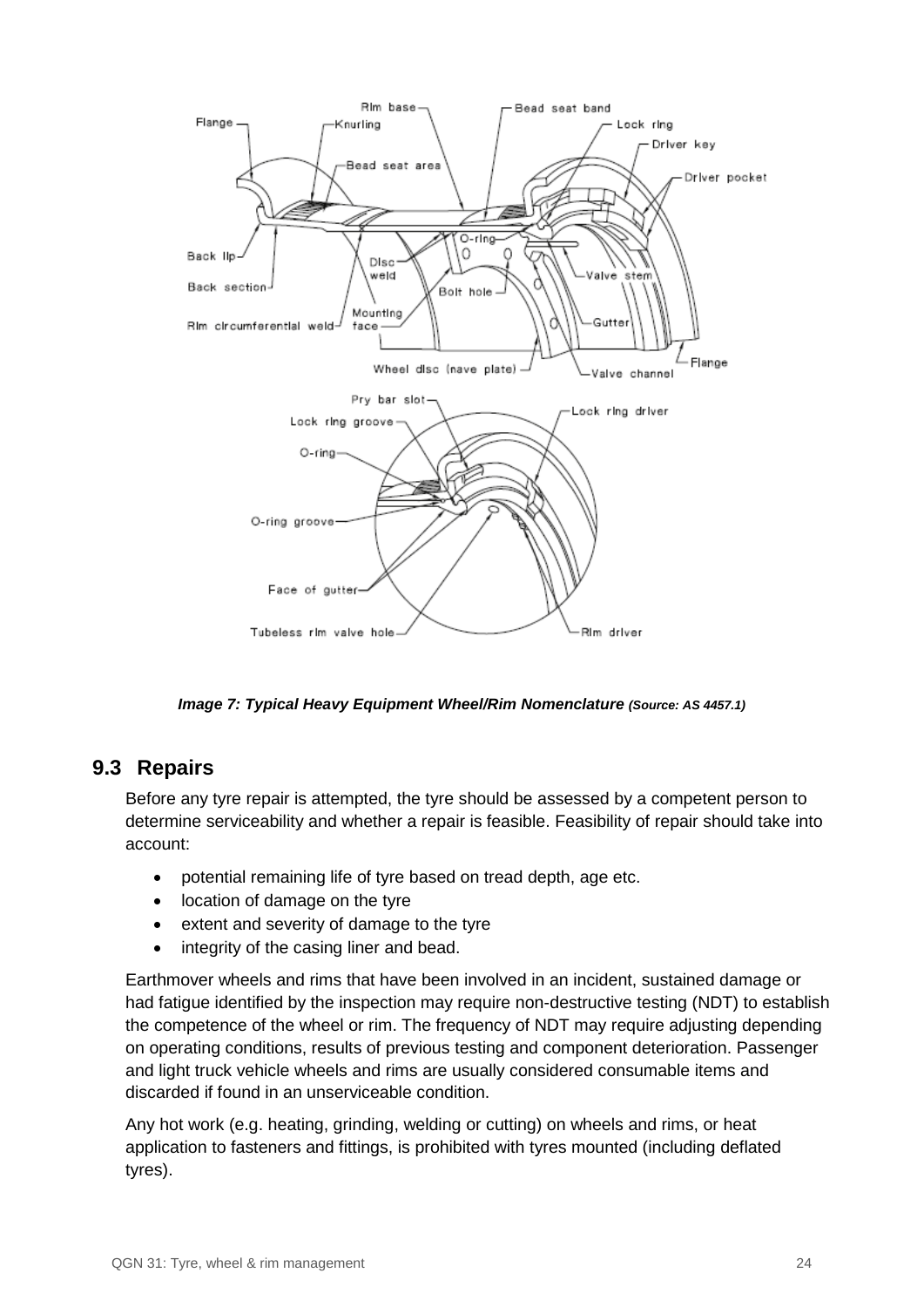Unless authorised by the OEM no repairs to any lock ring, side ring or bead seat band should be undertaken. These should be rendered inoperable and discarded.

# <span id="page-24-0"></span>**10 Managing hazardous conditions and hazards**

Many hazardous conditions (unwanted events) may be encountered during operation. It's essential to develop a documented plan for dealing with these conditions before they arise. Workers who will encounter, or will manage, the hazardous conditions should be trained in the recognition of tyre, wheel and rim hazards and their associated controls.

If a defect is identified or suspected by an operator during an inspection, the area of concern should be clearly noted, and the vehicle parked in a safe location. The vehicle should not be taken into the tyre bay or workshop area until the defect has been inspected by a competent person. This reduces the exposure of mine workers to a potentially hazardous condition.

Typical hazardous conditions and hazards, as outlined in section 3, that should be considered when working with tyres include, but not limited to, the items noted below:

- Stored pressure energy
- Fire and heat
- Electrification
- Noise
- Fuels and chemicals.

### <span id="page-24-1"></span>**10.1 Stored pressure energy**

The stored potential energy contained within an inflated tyre depends on the volume and pressure within the tyre and may be substantial. Regardless of their size and mass, tyre, wheel and rim assembly components can be propelled long distances at great speed when tyres burst or explode. Multi-piece rims have potential for sudden catastrophic disassembly, which may expel the wheel or rim components violently. Various conditions can attribute to release of stored pressure energy including:

- poor maintenance (i.e. incorrectly adjusted or neglected operating pressures, ignored or non-existent inspection schedule)
- incorrect assembly (i.e. incompatible, poorly fitted or missing parts, use of nonapproved replacement parts, incorrect seating of tyre beads)
- re-use of damaged or worn parts (i.e. damaged or deformed lock rings, worn or corroded components, wheels or rims)
- incorrect or ignored work procedures (i.e. disassembly of multi-piece rim before tyre is fully deflated, loosening fasteners before tyre is fully deflated, removing outer tyre without also deflating accompanying dual tyre, adjustment of poorly or incorrectly fitted components without tyre fully deflated)
- use of cracked wheel or rim (i.e. fatigue, impact damage)
- overpressure (i.e. caused by incorrect inflation, overload).

#### <span id="page-24-2"></span>**10.1.1Unable to deflate**

For tyres that are unable to be deflated, the hazards can be due to the stored pressure energy being blocked. This issue mainly affects large and earthmover tyres.

Connect the deflation tool to a remote inflation line and set the valving to 'open for inflation'. Confirm that the tyre is not deflating. The following escalating steps should be followed: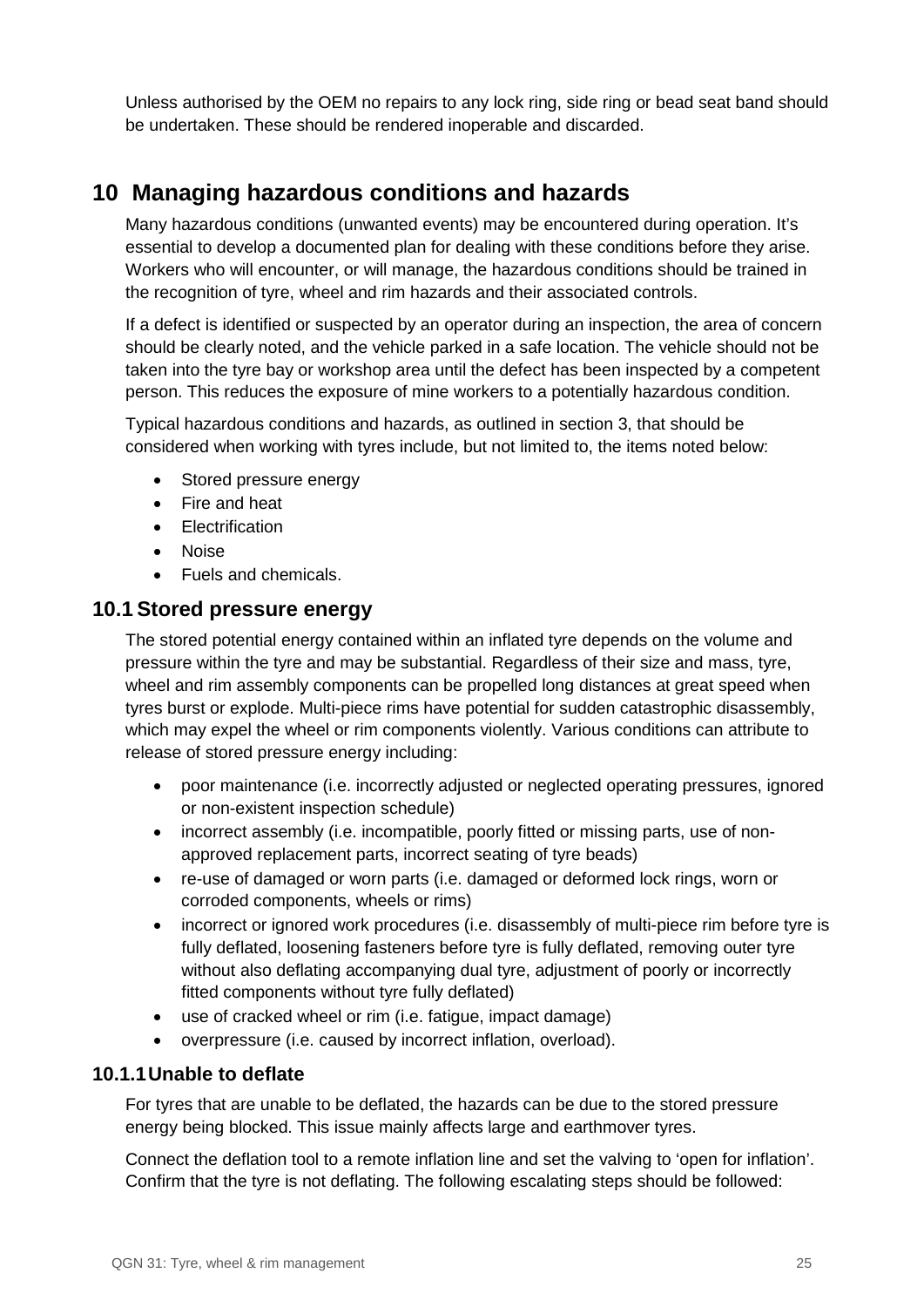- pressurise the inflation line to a nominated pressure (less or equal to OEM cold inflation pressure)
- stop inflation, bleed and disconnect inflation line
- check pressure in the tyre is equal to the nominated inflation pressure
- continue to deflate, check pressure intermittently and verify it is decreasing.

If the pressure is not decreasing, the blockage has not been dislodged. Attempt to clear the blockage again by using the above approach if possible.

If the pressure is still not decreasing (blockage may be rubber nodules in the valve stem or the tyre inner liner creating a flap over the valve hole):

- a competent person needs to insert a probe (or a similar tool) into the valve stem to achieve full deflation, after carrying out a risk assessment
- attempt deflation by removing valve from rim/wheel base, or fusible link/burst disc if fitted.

As a last resort, consider tyre spiking:

- after risk assessment is carried out on the proposed method
- set up exclusion zone > 300m (for persons other than the operator) jack up vehicle and remotely lower tyre onto a hollow spike or reverse vehicle onto a plate that has a hollow spike welded at an angle.

### <span id="page-25-0"></span>**10.2 Fire and heat**

Tyre fires and heat can also be caused by another issue on the vehicle. External heat sources such as engine bay fires, hydraulic fires, wheel motor fires, and overheated brakes can spread to the tyres. Over-heated tyres can produce visible smoke or bubbles and give off a smell of hot/burning rubber. Overheated tyres can also be caused by operating outside the TKPH/OEM limits, poor road conditions, and incorrect inflation.

Internal tyre fires are very difficult to identify and may not necessarily produce any warning signs. A tyre can explode at any time after the application of heat or electrification. Tyre pressure and temperature monitoring technology may not respond to a rapid temperature rise in time to alert of a potential explosion.

#### <span id="page-25-1"></span>**10.2.1 Pyrolysis**

Poor maintenance practices, such as heating of seized wheel fasteners, and cutting, grinding or welding on wheels or rims with tyres fitted can also cause fires, heat or pyrolysis to occur.

Sources of heat that could result in a pyrolysis explosion include:

- poor maintenance practices (heating of seized wheel fasteners, cutting, grinding or welding on wheels or rims with tyres fitted – either inflated or deflated)
- not thoroughly cleaning the tyre cavity before assembly (i.e. debris left inside)
- external heat source (as noted above)
- under-inflated tyres
- poor operation (i.e. operating outside the TPKH rating)
- heat separation
- contact with high voltage conductors (e.g. powerlines)
- <span id="page-25-2"></span>• lightning strike.

#### **10.2.2 Diffusion**

Diffusion related explosions are not as common as other heat related incidents. Tyres mounted with foreign materials left inside (e.g. wood) can sustain internal damage to the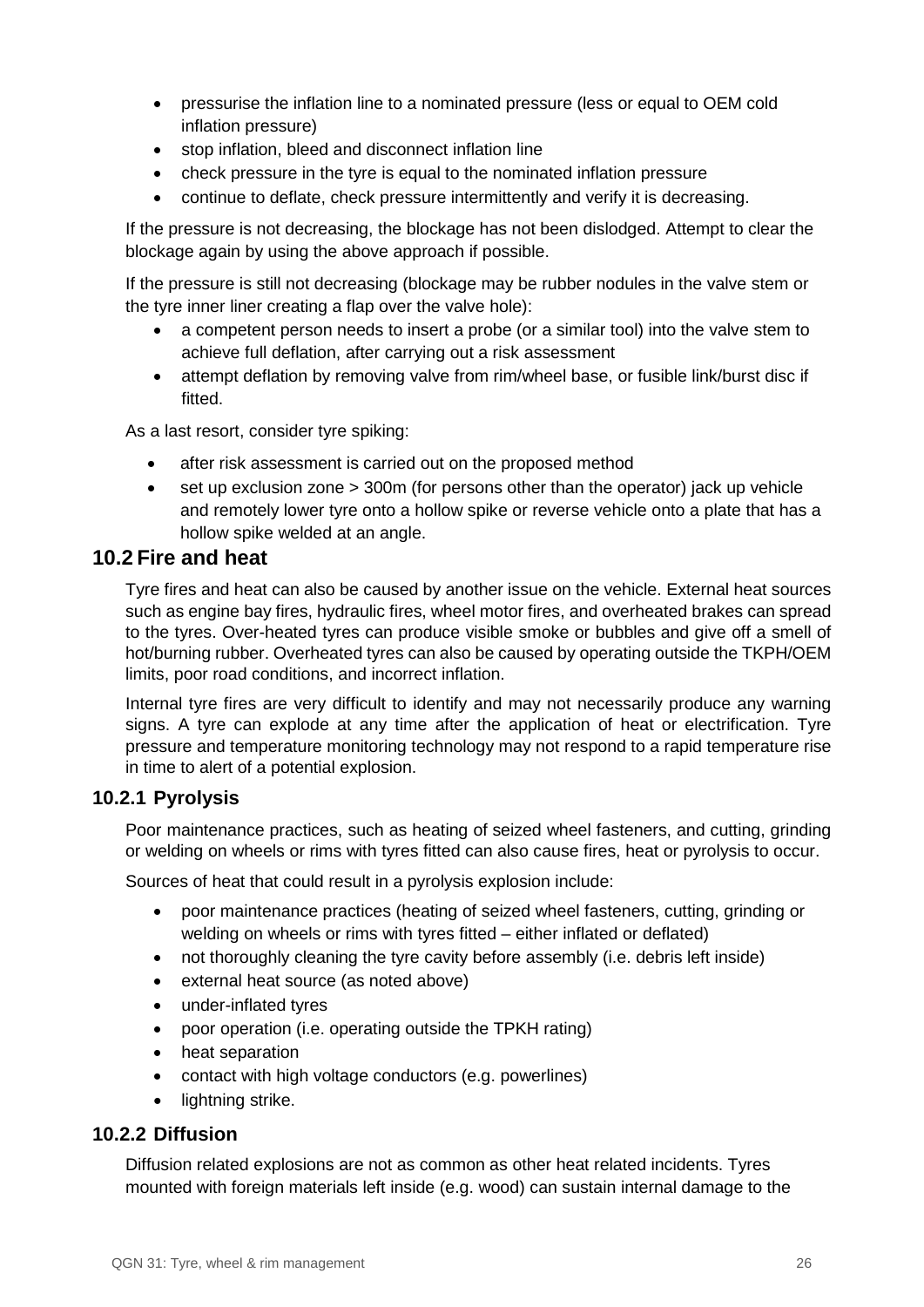casing liner and bead. When heated, any wood left inside the tyre can release methanol vapour and create an explosive mixture in the tyre's air chamber. Under the right conditions, temperature, and pressure this volatile mixture can auto-ignite at a temperature much lower than that of a pyrolysis-related explosion. Foreign material within a tyre can also block the valve stem during deflation, giving the impression that the tyre is deflated when it may not be.

**WARNING**: Any vehicle that has a tyre that shows evidence of, or is suspected of, overheating, should immediately park the vehicle in a safe location away from other machinery and workers. An exclusion zone of at least 300 metres should be setup and the tyre/s allowed to cool for a minimum of 24 hours before an inspection is allowed. Inspection risk may be mitigated with the use of camera mounted drone technology, or thermal imaging, if available. The requirement for safe parking area(s) should be identified in emergency response plans and traffic management plans. All operators should be trained in their location and use.

**NOTE:** Taking a laser assisted temperature reading of the tyre surface will not necessarily give an indication of internal heating.

### **10.3 Electrification**

<span id="page-26-0"></span>Electrification of mobile equipment is caused by contact with an electrical power source, typically overhead powerlines, and lightning strike. Electrification may trigger one or several tyres on the effected vehicle to explode, and can happen either instantaneously or be delayed.

An electrification scenario should be considered as a reasonably foreseeable emergency on a mine site. The SSE must ensure there is an emergency procedure developed for managing the event. Training should be provided so that all persons can respond appropriately to the emergency.

The driver of the vehicle should act as quickly as possible after the initiating incident. The main points to consider relating to vehicle electrification or tyre fire include:

- advise of the emergency immediately
- where possible de-energise the power source
- direct the vehicle to a designated isolation area. If travel time does not permit then park the vehicle quickly, possibly in an area where it has the least exposure to personnel or passing traffic, and has clear access to the front of the vehicle for driver evacuation
- care should be exercised in removing the driver from the vehicle because of the danger of electrocution, and injury from a potential explosion coincident with the evacuation
- if the vehicle is on fire, shutdown the engine and activate fire suppression (if fitted) and exit the cab furthest from the point of fire, exit the front of the vehicle and quickly move away in the direction the vehicle is facing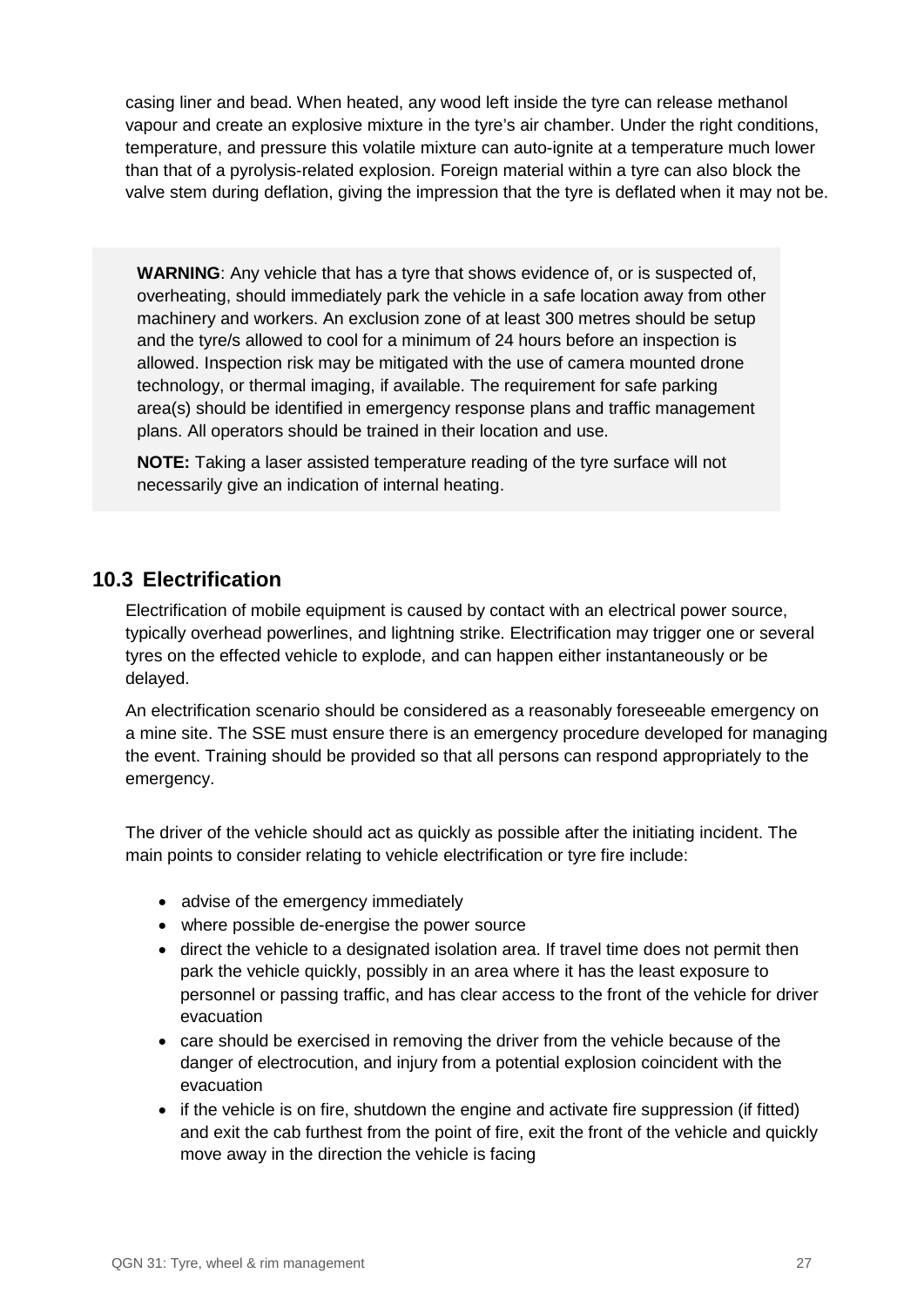• an exclusion zone of at least 300 metres should be setup and the vehicle quarantined for a minimum of 24 hours before an inspection is allowed.

### **10.4 Noise**

<span id="page-27-0"></span>Noise induced hearing loss can occur after prolonged exposure to high noise levels. High noise levels are typically from the use of pneumatic tools (i.e. impact wrenches), deflation of tyres and working in close proximity to mobile equipment.

Rapid release of compressed air/gas from valve removal can present a noise hazard to personnel. Deflation devices should therefore be fitted with a noise suppression device. Sound barriers should be used where possible. Tyre fitting and removal activities should be carried out where there are minimal other personnel exposed to the hazards. Personnel that can potentially be affected by high noise levels should be provided with adequate PPE and personnel trained in its correct use.

### **10.5 Fuels and chemicals**

<span id="page-27-1"></span>Certain fuels and chemicals may react with rubber which can have a detrimental effect on the integrity of the tyre. Allowing fuels or other hydrocarbons on the tyre will also enhance the ability for it to catch fire if there is any heat source or hot work nearby.

Other chemicals can inadvertently present a hazard to the integrity of the tyre such as using the incorrect lubricant when assembling the tyre on the wheel or rim. Ensure the lubricant has been approved for use by the OEM prior to it being used.

# <span id="page-27-2"></span>**11 Lifecycle and disposal considerations**

### <span id="page-27-3"></span>**11.1 Lifecycle**

Many factors can affect the life of a tyre, including:

- tyre selection
- operating conditions
- tyre incidents
- maintenance (i.e. monitoring tread wear, damage, pressure checks)
- design, construction and maintenance of roadways
- competency and work practices of operators.

The tyre management plan should include operational aspects designed to maximise tyre life, such as:

- matching of tyres by circumference and tread depth in dual assemblies
- rotation of tyres to maximise wear rates and use of run-out tyres
- correct set-up, operation and adjustment of wheel alignments, steering and suspension struts.

There are many reasons for the removal of a tyre, wheel or rim, such as:

- worn tyre, beyond further use or for tyre matching
- puncture
- tyre repair, tread or lug separation, cuts and delamination
- scheduled testing of wheel or rim
- damage to wheel or rim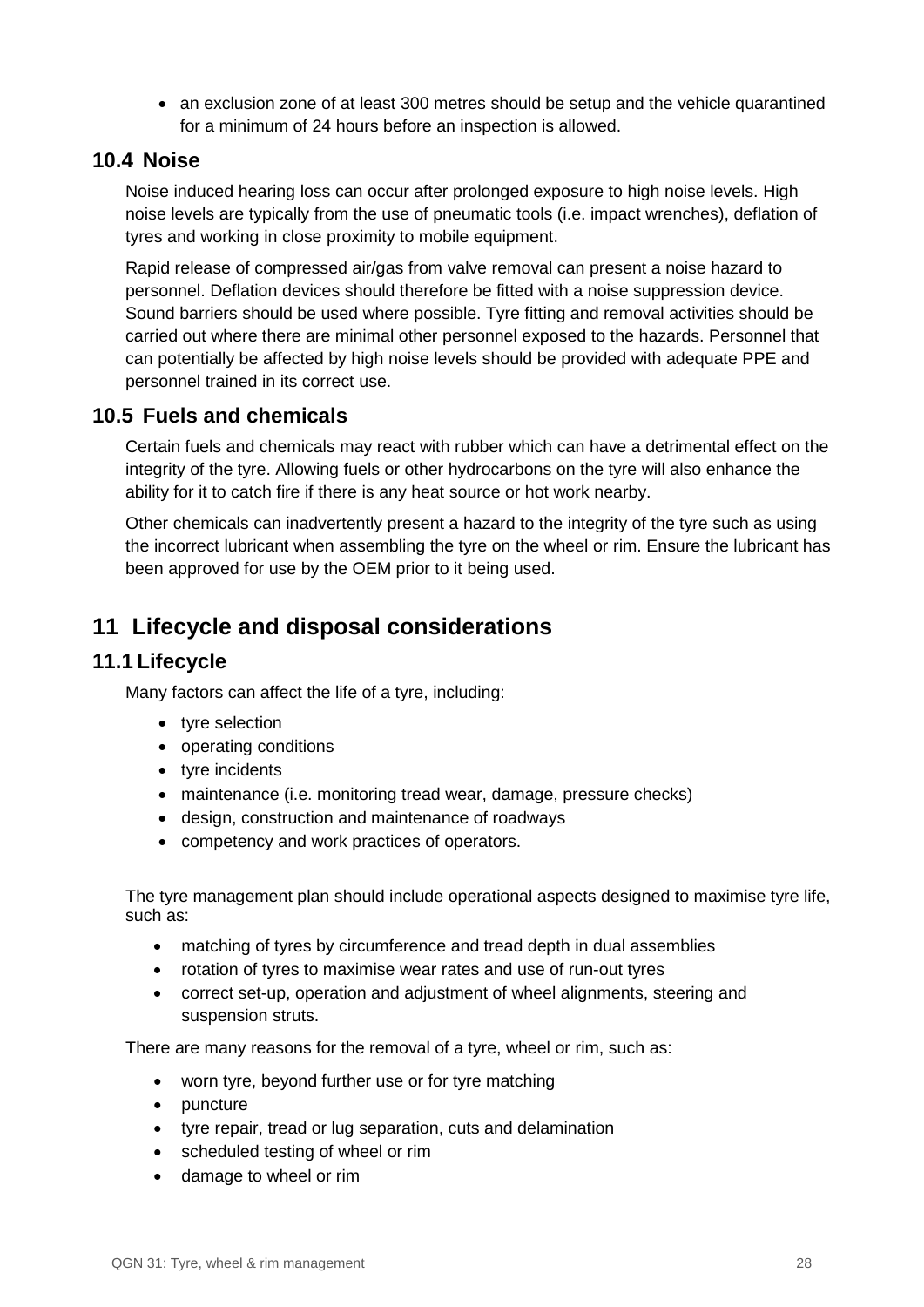- suspected crack in wheel or rim
- hot tyre or suspected electric arc
- replacement tyre to suit changed operating conditions.

The site should document the activities involved in the removal of a tyre, particularly when the reason is a confirmed or suspected hazardous condition. The manufacturer or supplier should be consulted to assist in preparation of the document. Wear and damage limits should be determined with the tyre manufacturers or suppliers.

Documented criteria for repair or discard should be prepared and communicated. A chart that includes photographs of tyre damage or wear tolerances can be made available to the tyre technician as guidance for refit, recondition or discard. These criteria may be different for each tyre type and manufacturer.

Alternatively, the site may choose to use an external services provider/contractor for examination and repair.

### <span id="page-28-0"></span>**11.2 Disposal**

A defined area should be chosen where all damaged, worn or suspect tyres, wheels and rims can be located prior to inspection. This will remove confusion as to their condition and prevent them being put into service before they have been examined.

Scrap tyre disposal on site will depend on the mines environmental policy and applicable legislative requirements.

Alternatively, they may be taken off site for disposal but in this case, they should be rendered unserviceable to prevent further use (i.e. cut through of the bead area will render the tyre unserviceable and stop inadvertent use of a faulty tyre). If they are to be on-sold for further use, they should be accompanied by a documented service history or condition report.

Unsafe, damaged and non-repairable wheels or rims and components (i.e. lock rings, nuts, studs, cleats and chains etc.) are to be rendered unusable by cutting up, so they cannot accidentally be reused.

# <span id="page-28-1"></span>**12 Information, documentation and tracking**

A documented *Tyre, wheel and rim management plan* should contain provision for storage of information and records, facilitate the tracking of tyres, wheels and rims and provide readily available relevant information to the end user. The *management plan* is to include all plant fitted with tyres and is to assist with tracking the entire life cycle of the major components. Information may be stored electronically or in hard copy but should be in a format that ensures ease of data entry, retrieval and reporting.

Wheel and rim assemblies should be permanently marked with a unique, and clearly visible identification for tracking and record keeping purposes. Such identification should be visible after the tyre has been fitted and inflated. (Refer AS 4457.1 – Sect 2.3).

All receipted tyres, wheels and rims, and all repair details, are to be entered in the site *Tyre, wheel and rim register* using their stamped or branded serial numbers for identification.

Off-site tyre, wheel or rim repairs and replacements introduces a third party latent risk. Effective controls should be in place for the mine to manage this risk, for example, by: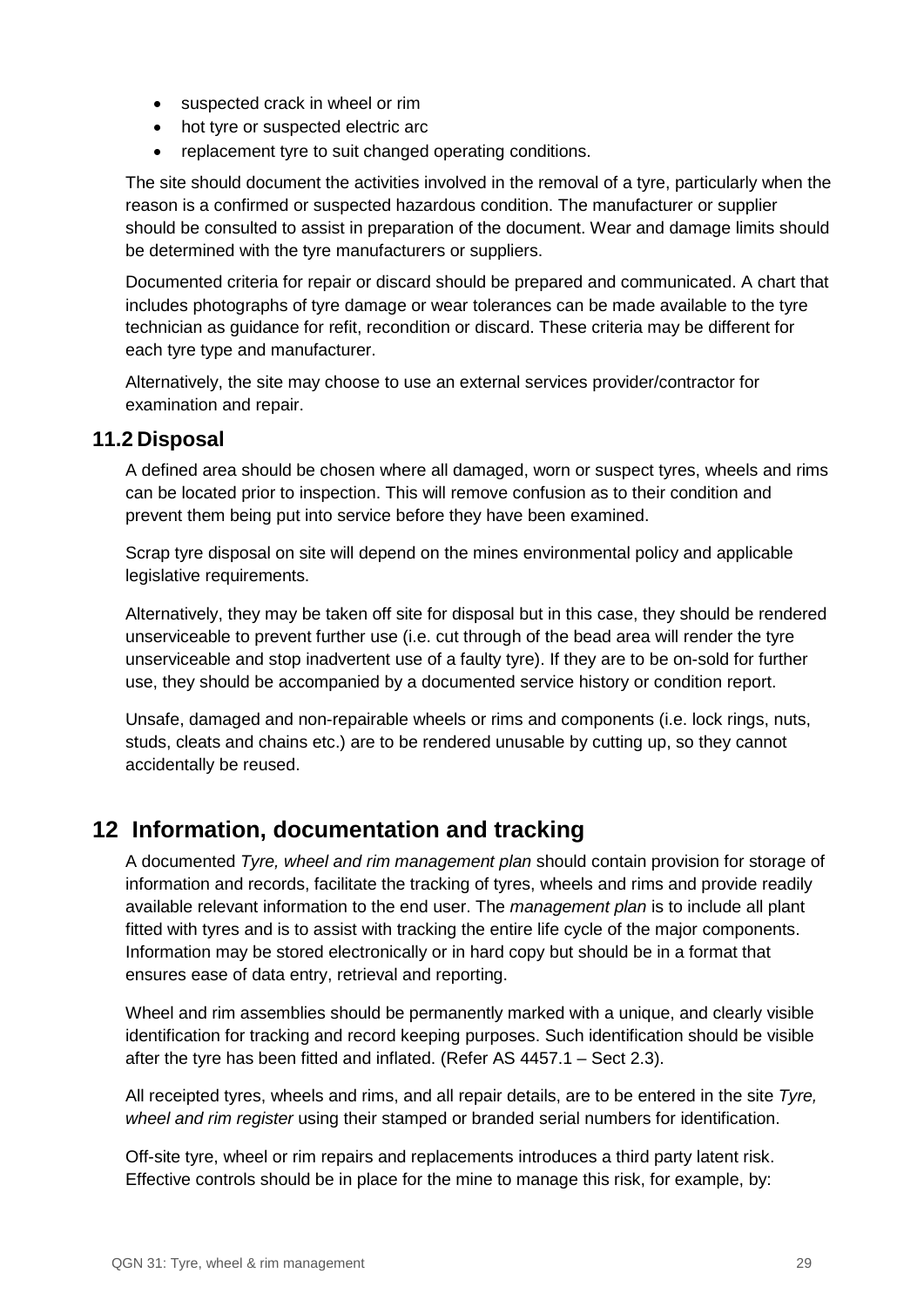- contractor selection and system auditing
- workshop inspections
- checks of training and competency
- random check/inspection of assemblies delivered to site
- tyre fitting accreditation and verification of processes
- checks of quality assurance documentation.

The *Tyre, wheel, and rim management plan* should contain:

- the status, identity and history (from purchase to disposal) of tyres, wheels and rims
- contains OEM tyre, wheel and rim data to ensure they are fit for purpose and satisfy the operating envelope
- information provided by the OEM or supplier regarding tyre pressures, for example increase or decrease in air pressure due to operating environment
- risk assessments used to determine the controls contained in the written procedures
- written procedures
- critical task/control checklist (hold points/signoff)
- provide for an effective mechanism for handover of information between successive maintenance crews (i.e. shift work)
- records of all tests, inspections and audits, including:
	- o pressure checks
	- o tyre tread wear
	- o tyre condition
	- o rim test methods, NDT tests and results
	- o details, inspection, certification and/or calibration information for specialised tooling such as jacks, torque tools, stands, master gauges, and support equipment (tyre handler, forklifts, HIABs, compressor(s), tyre bay work platforms, airlines, tyre service truck, etc.)
	- o TKPH reports
- records of all repairs and work performed, including:
	- o tyre repairs e.g. 'patches', re-lugs, re-treads and re-grooves etc. (AS 4457.2 and AS 1973)
	- o component repairs/replacements for wheels, rims and structural load handling equipment (tyre handlers, forklifts, cranes, cages)
	- o repair inspection and authorisation information.

# <span id="page-29-0"></span>**13 Competency**

Persons undertaking tyre maintenance tasks at the mine should be trained and competent to ensure they possess adequate knowledge and understanding of the processes to be carried out. The current Resource & Infrastructure Industry (RII) Competency Standards and Automotive Retail, Service and Repair (AUR) training packages are recognised Australian benchmarks for the training and assessment of competencies within the Queensland mining industry.

Training and assessment should cover the specific requirements for the tyres and rims used on site. Where tyre maintenance is done offsite, the SSE should ensure it is carried out by competent workers and that tyres, wheels and rims provided to site are safe for use.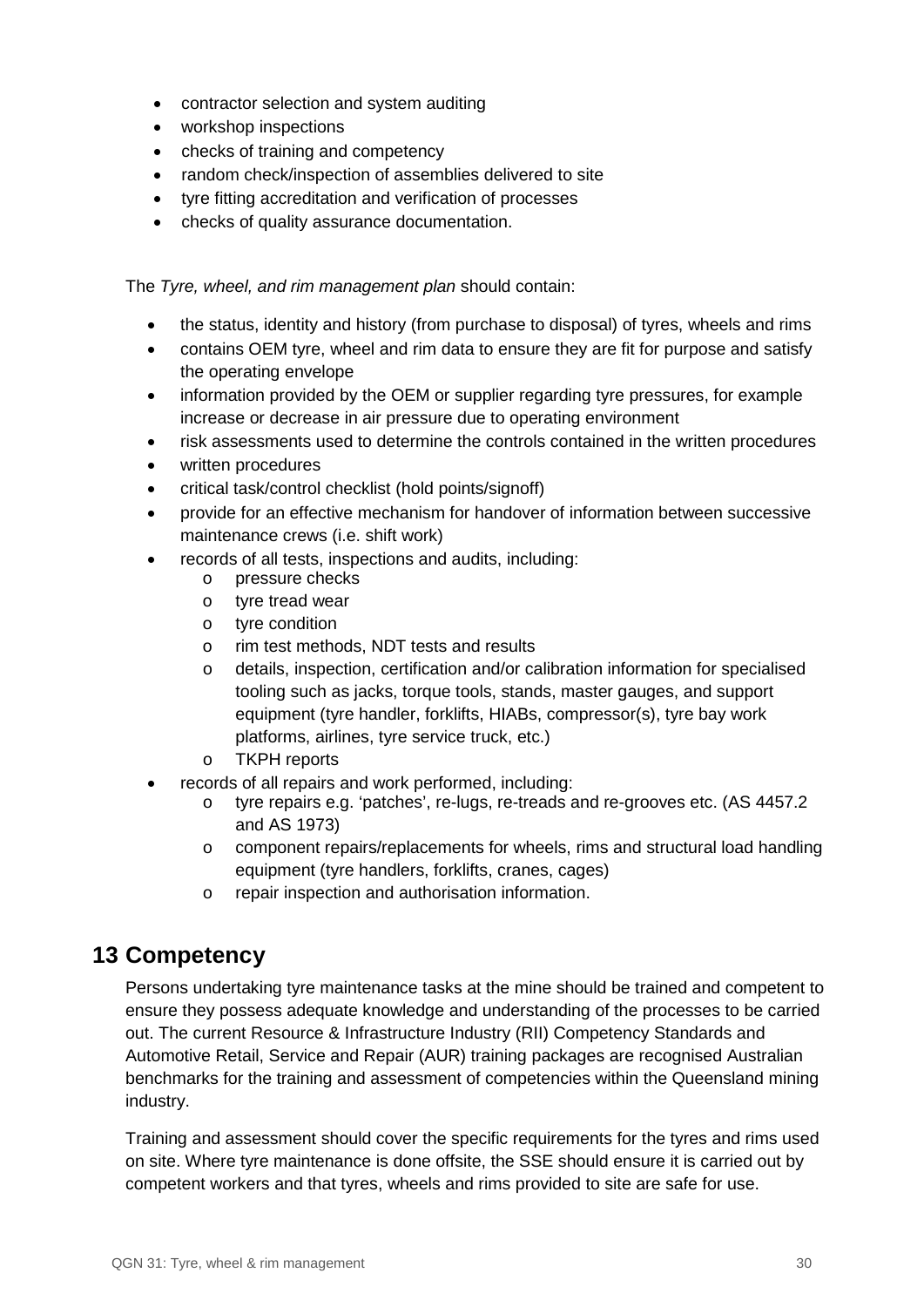To ensure workers are competent to undertake tyre maintenance tasks at the mine the SSE should:

- ensure tyre, wheel and rim training and assessment is part of the mines training and assessment system and include:
	- o reference to OEM requirements, site procedures and site risk assessment
- the use of or mapping against the Automotive Retail, Service and Repair (AUR) and Resources and Infrastructure Industry (RII) competencies for:
	- remove and fit wheel assemblies; and
		- remove, repair and refit tyres and tubes.
- ensure the training and assessment is undertaken by a suitably competent person
- identify equipment used for tyre fitting and ensure workers are trained and assessed prior to them using the equipment, e.g. tyre handler, truck mounted handler, forklift, tyre press etc.
- ensure workers are trained and assessed on any new equipment introduced to site prior to its use.

The site SSE must ensure a worker is competent to perform tyre maintenance tasks. A record of the training and assessment to verify competency should be kept. The SSE must also ensure periodic assessment of worker competencies is undertaken.

Personnel who work on or around mobile equipment and do not possess the required competencies (e.g. operators, supervisors of tyre bay and maintenance personnel), should receive awareness training in basic tyre, wheel and rim hazards, as their work is often in the direct vicinity of equipment-mounted tyres. Training and education for this group of people should focus on identifying tyre, wheel and rim hazards and taking effective precautions (focus on critical controls). Site training and assessment requirements should be determined by risk assessment.

Content should include such topics as, but not limited to:

- tyre, wheel and rim safety
- tyre hazardous conditions and response (e.g. tyre fires, hot tyre, sidewall bubbles, operator evacuation, park-up, lightning strike, potential tyre explosion)
- tyre, wheel and rim care and maintenance
- plan and prepare for tyre fitting operations
- hand tools and equipment
- non-earthmover tyre fitting (e.g. light vehicles, truck, cranes)
- Discard criteria should be established in consultation with the OEM for any wheel and rim components (worn out and damage).

Due to the complex nature of wheels and rims, it is strongly recommended that training and assessment should be provided on wheels and rims by the OEM, their agents, or recognised tyre management contractors.

The SSE must ensure a record is kept of the training given to, and assessment of, each worker with respect to tyres, wheels and rims.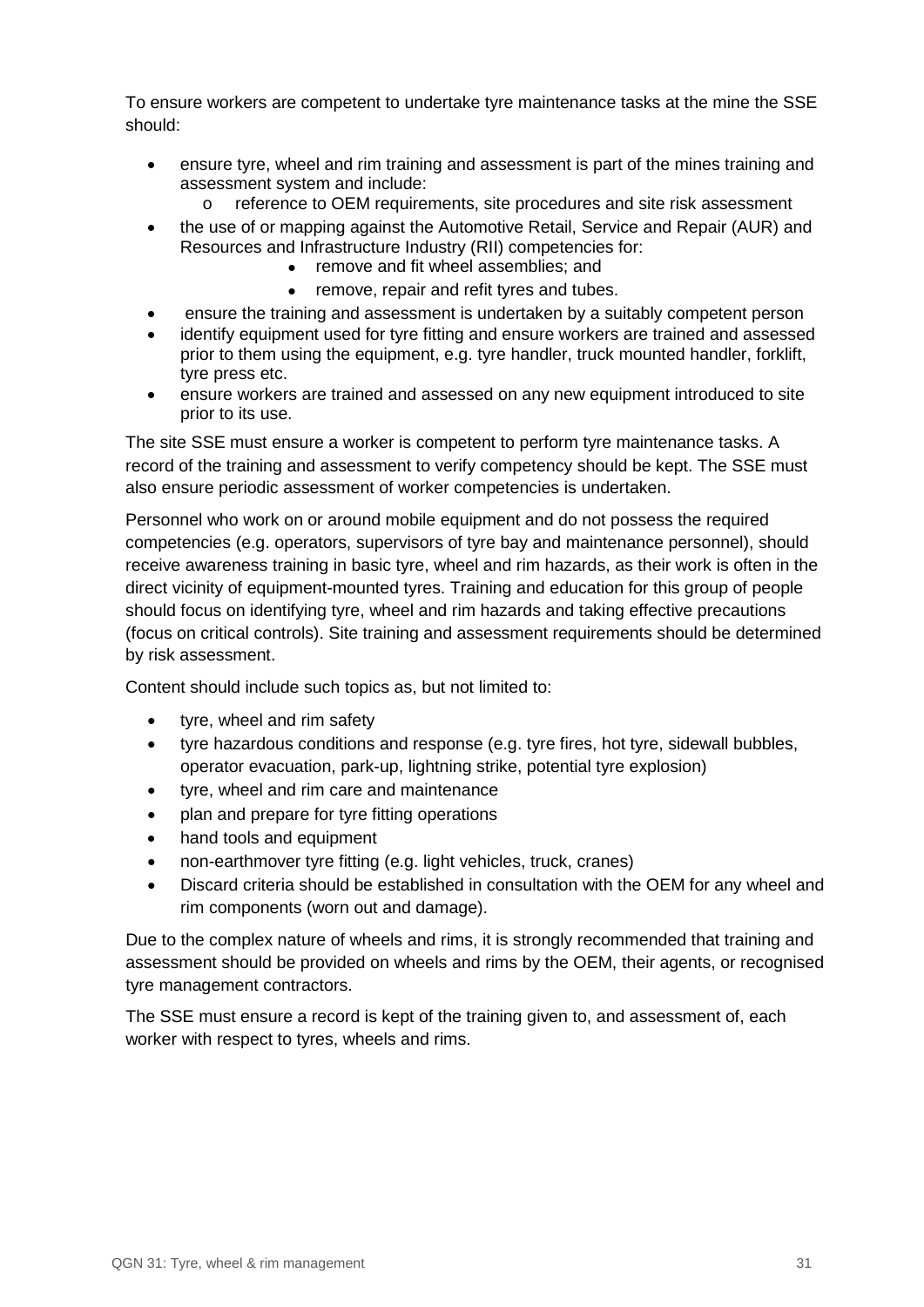# <span id="page-31-0"></span>**Appendix 1 Incident description and Coroner's recommendations**

### <span id="page-31-1"></span>**Peter Marshall**

### **Description**

While removing the outer, right, rear, dual wheel from a giant dump truck, without warning, the highly compressed air in the inner wheel was released, throwing the 3.5 ton outer wheel some 13 metres. Mr Marshall had been standing in the path of the wheel's flight and he was driven by it across the tyre bay concrete apron. When the wheel came to rest, Mr Marshall was pinned under it.

#### **Coroner's recommendations**

Zinifex Century Zinc Mine - Peter Whitoria Marshall 9<sup>th</sup> February 2004

#### *Recommendation 1 - An analysis of the safety culture at the mine*

I recommend that Zinifex Century and REJV engage a competent consultant with an industrial or organisational psychology background to review the safety culture of the operation with a view to better informing management of how safe work practices can be internalised by staff of the mine.

#### *Recommendation 2 - Supervision of autonomous skilled workers*

I recommend that the Mines Inspectorate investigate how meaningful supervision can be delivered to a heterogeneous workforce of skilled autonomous workers engaged on a disparate site and that they publish their findings and practical examples applicable to various mining activities

#### *Recommendation 3 – Continued development of AS 4457*

<span id="page-31-2"></span>I recommend that the Mines Inspectorate, SIMTARS and industry participants continue with the revision of AS 4457 and that special attention be given to tyre handling, lock ring retention and rim maintenance.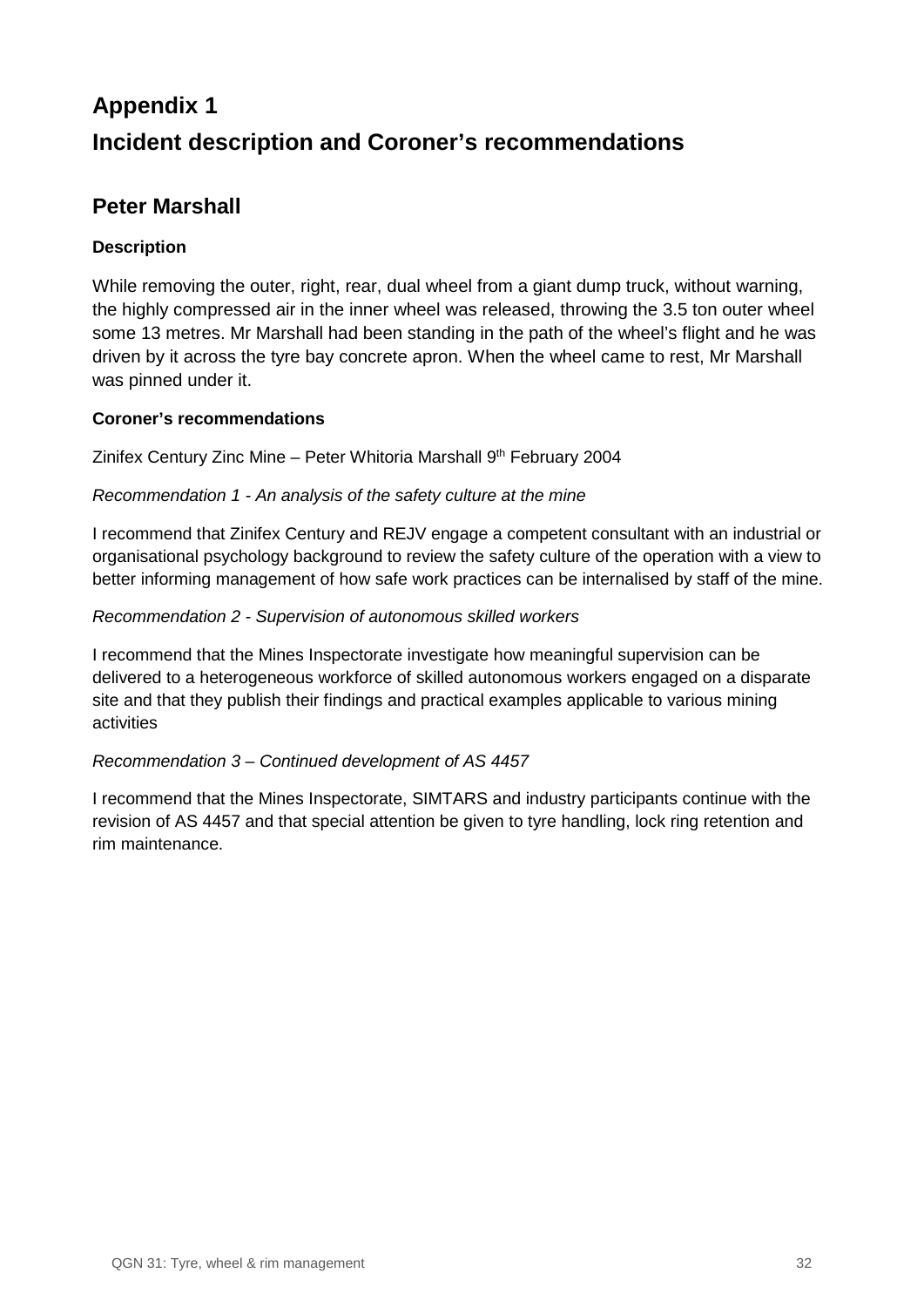# **Shane Davis**

### **Description**

While changing a tyre and rim on a road train, the drive wheel rim assembly he was handling gave way under pressure due to a wear crack in the rim. Mr Davis had not deflated the tyres on the wheel assembly. The tyre on the outer rim was forced from the assembly and it and parts of the rim struck Mr Davis.

#### **Coroner's recommendations**

Foxleigh Mine – Shane William Davis  $7<sup>th</sup>$  August 2005

I recommend that:

1. The coal mine operators critically review the effectiveness and implementation of their mine safety and health management system as they are obligated to do under section 41(f) of the Coal Mine Safety and Health Act 1999. It is recommended that particular attention be paid to how the mine system controls the activities of contractors and ensures they are carrying out their task in a safe manner.

2. 2.1 That senior site executives of coal mines be required to have a competency such as MNCG1107(a) establish and maintain the mine occupational health and safety management system.

2.2 The safety and health advisory counsel consider the range of competencies required for supervisors and persons charged with the development of safety and health management systems.

2.3 All SSEs of coal mines develop a system to ensure that all supervisors are able to and are effectively applying risk management competencies in the performance of their duties. That consideration be given to amending section 44(6) of the Coal Mining Safety and Health Act 1999 to require that manufacturers and suppliers inform the regulator, as well as their customers, in the event they become aware of the hazardous aspect of, or defect in the equipment that the supplier has supplied to a coal mine.

3. That consideration be given to amending section 44(6) of the Coal Mining Safety and Health Act1999 to require that manufacturers and suppliers inform the regulator, as well as their customers, in the event they become aware of the hazardous aspect of, or defect in the equipment that the supplier has supplied to a coal mine.

4. That a body such as the Resources and Infrastructure Skills Counsel develop a suite of competencies for persons providing advice on safety and health management systems in the coal mining industry.

5. 5.1 The earthmoving committee of Standards Australia review the suitability of retaining rim sizes as a limiting factor in determining the applicability of Australian Standard 4457.

5.2 Standards Australia should review all associated tyre and rim standards and, if necessary, introduce a standard in similar terms to AS4457 which applies to all multi-piece rims irrespective of size and industry application.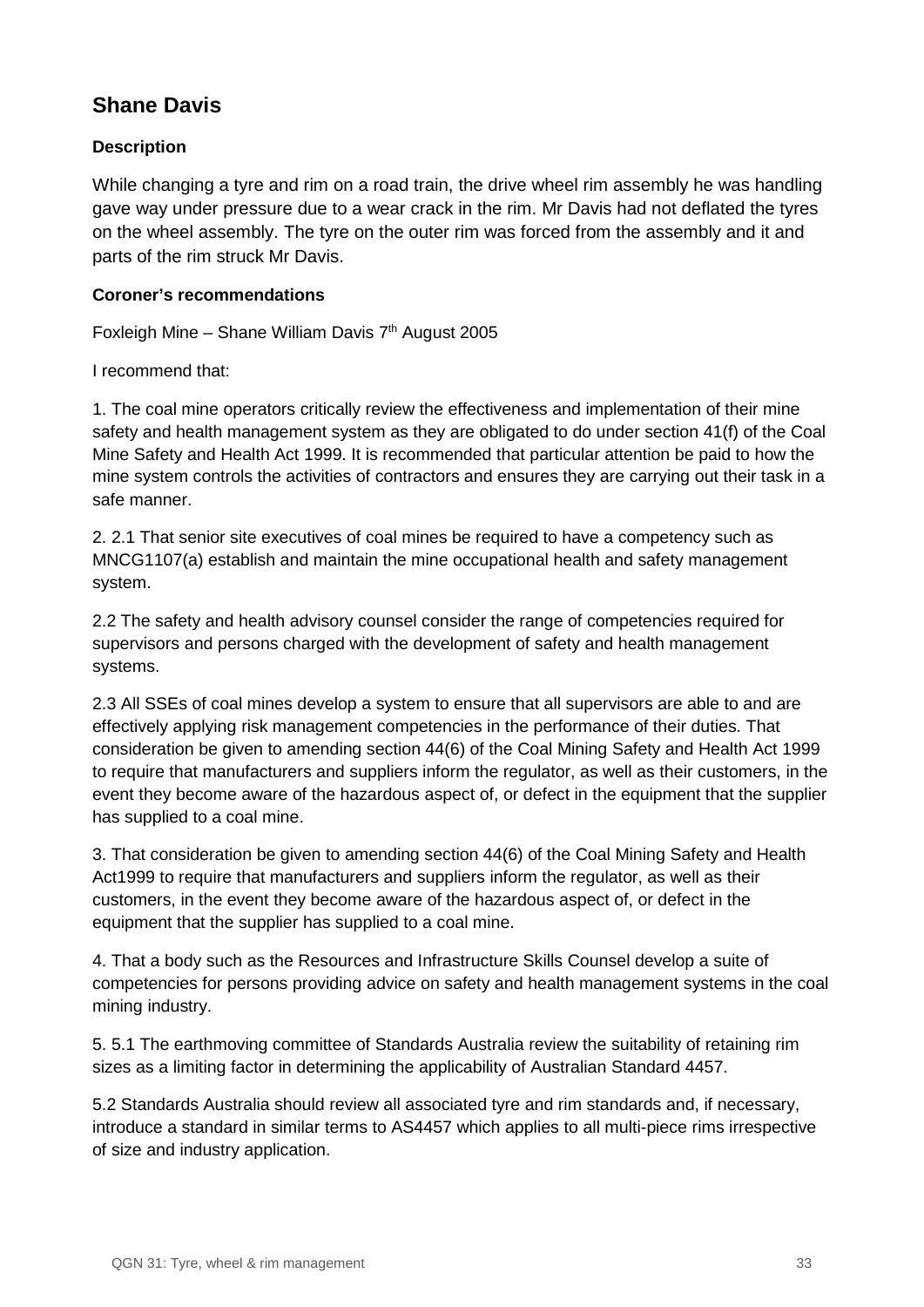6. 6.1 That all coal mines employing contractors create a senior position for the control of contractors. Duties should include monitoring contractors, implementation of the mine safety and health management system including familiarisation and training of the contractor's workers and compliance with the mine safety and health management system.

6.2 This position should be included in accordance with section 55 of the Coal Mining Safety and Health Act 1999 in the management structure of the mine as a senior position and the role and responsibilities of the position should be specified.

7. 7.1 That a system be established by all coal mines to ensure the next of kin of any person involved in a serious or fatal accident can be expeditiously contacted and kept informed of the developing situation. The system should address the name and contact details of the next of kin and be kept current, how the next of kin should be informed and by who, guide on how and under what circumstances the next of kin should be kept informed of developments.

7.2 That the protocol between the Inspectorate and the Queensland Police Service be reviewed to ensure effective and timely communications between the organisations during the investigation.

<span id="page-33-0"></span>8. That the Inspectorate liaises with other departments, industry, and professional bodies to ensure that the safety message relating to the hazard of uncontrolled release of stored energy from tyres, particularly when affixed to multi-piece rims and the need for training of those exposed to the hazard is disseminated across all industries and applications of the equipment.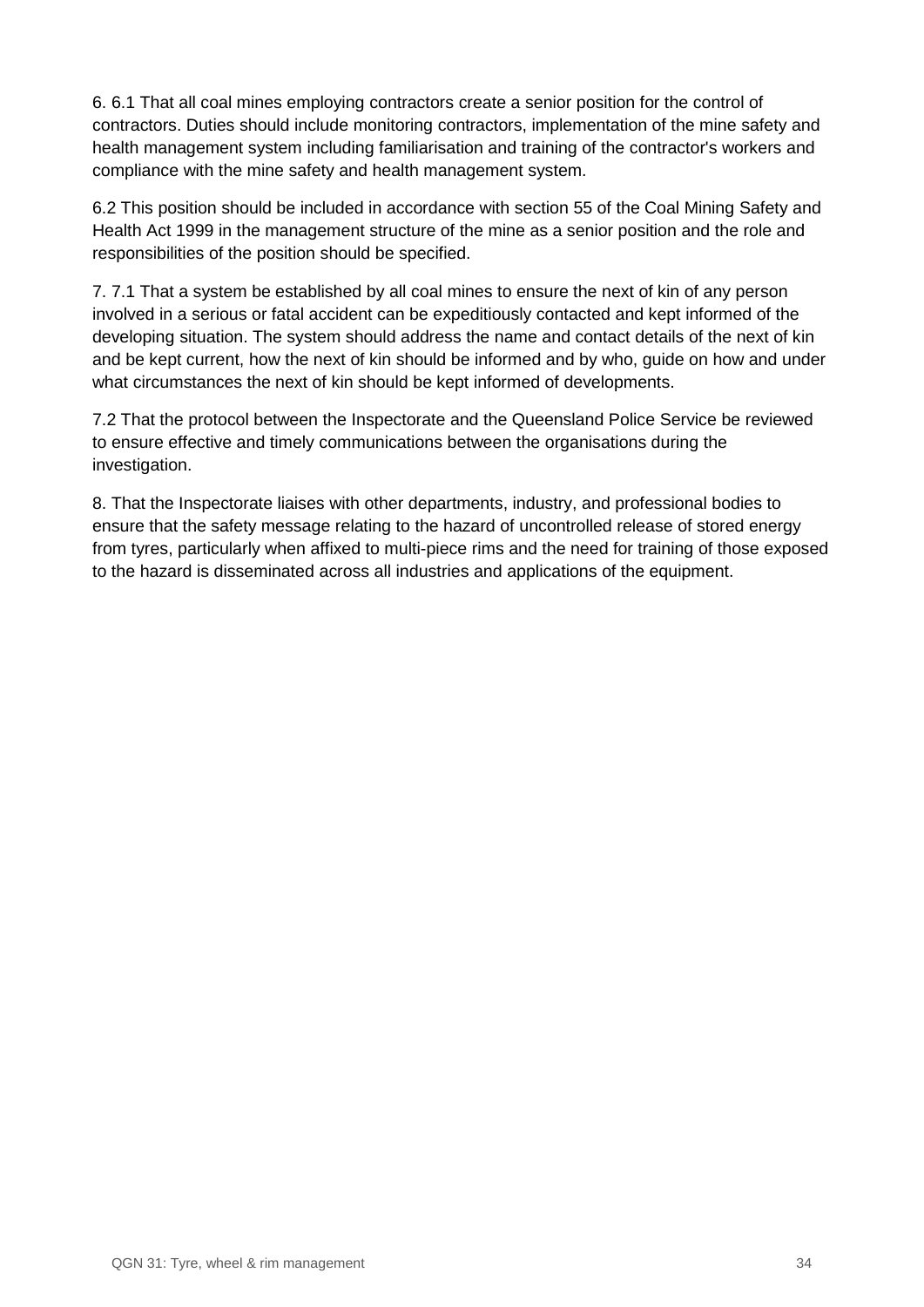# **Wayne MacDonald**

#### **Description**

Mr MacDonald had completed changing a tyre on a road train trailer and was lowering the trailer to the ground using the jack which required him to place himself between two pairs of wheels on the four axle (double bogie) trailer. As the replacement tyre came into contact with the ground it catastrophically failed, suffering what was later described as a 'zipper failure'. Mr MacDonald, who was then positioned, lying on the ground, between the trailer's tyres, was hit by a percussive shockwave of air causing him fatal injuries.

#### **Coroner's recommendations**

Foxleigh Mine – Wayne MacDonald 18th December 2010

In consideration of the evidence of this case, and for the reasons I have set out above, I recommend the following:-.

- 1. That management of mine sites, and their engaged contractors, review all tyre management practices to ensure that tyres on their mine sites are being operated within their specific design parameters applicable for their use. This review needs to occur within three months, and then annually the mine site needs to ensure that compliance is being maintained.
- 2. That any jack used by an operator has a handle of sufficient length to allow the operator to safely use the jack without the operator being in, or under, the truck or trailer, or within close proximity of the vehicle's tyres whilst jacking occurs.
- 3. That the industry investigate, and implement within two years, remote, or wireless, tyre pressure sensing equipment to allow operators to monitor tyre pressures from within the cabin of the truck;
- 4. That until remote or wireless tyre pressure sensing equipment is introduced for these mine site tyres that the practice of tyre tapping should not be continued, and that accurate, calibrated, pressure gauge should be used to check correct tyre inflation whenever operational requirements dictate that pressures are to be checked;
- 5. That an Australian Standard for up to 24 inch diameter truck tyres be investigated, created, and, if considered appropriate, implemented into law by regulation within a period of two years, and if no Australian Standard is created within two years then a Recognised Standard under Part 5 of the Coal Mining Safety and Health Act 1999 be implemented within one year;
- 6. That whenever a tyre supplier grants a dispensation from the designed operating parameters of a tyre, that the tyre supplier provide, and receive written acknowledgement of from the customer, an appropriate and formal information package which clearly specifies the approved conditions of operation of that dispensation;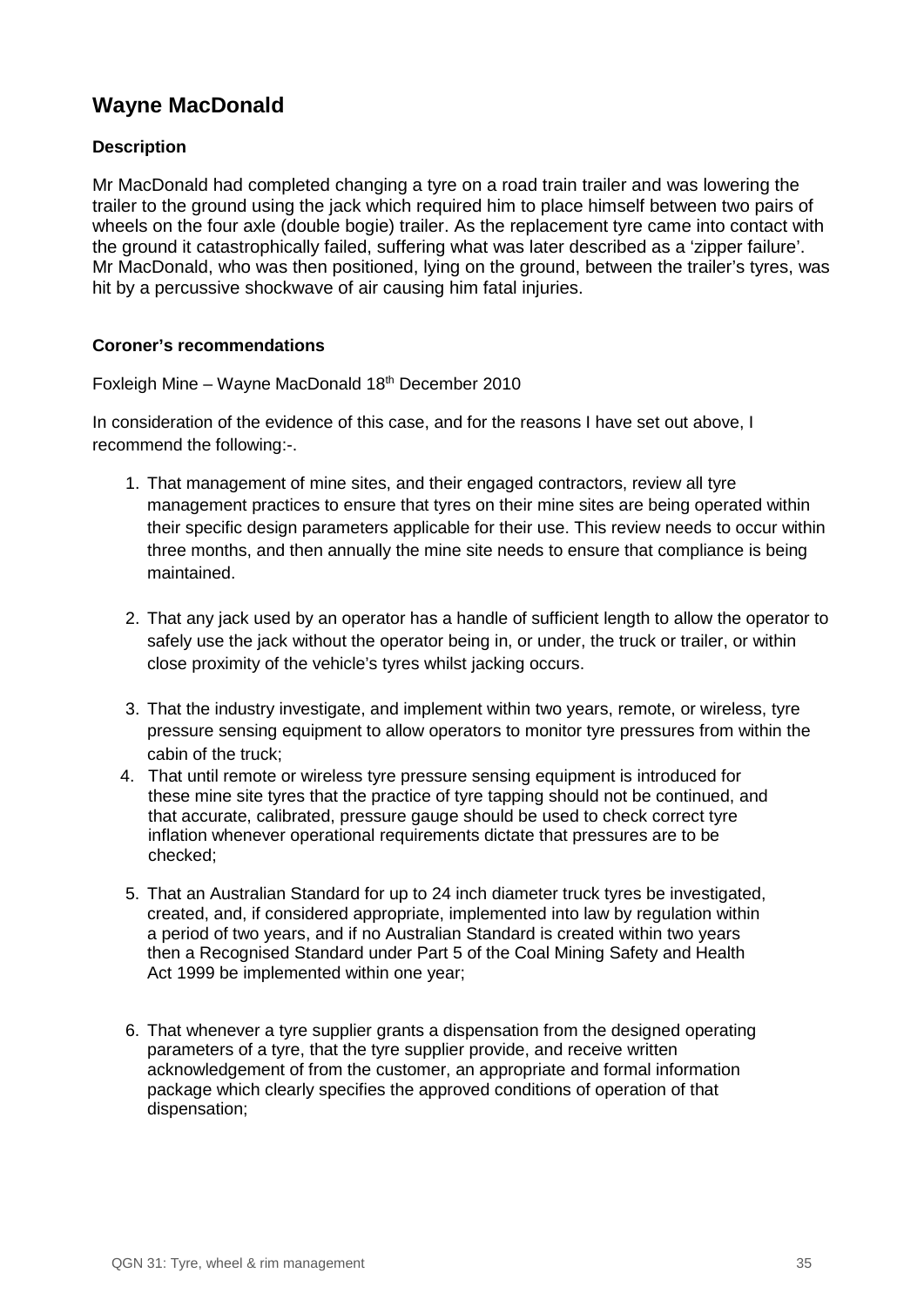- 7. That whenever a tyre supplier grants a dispensation which a mine site operator uses, that the equipment's owners and operators incorporate into their written training and operating procedures the specific details of those dispensations;
- 8. That whenever a tyre manufacturer grants a dispensation from the designed operating parameters of a tyre, that the variations be permanently embossed (alternatively termed 'tyre stamping') on the sidewall of the tyre, and that the embossing be completed in a method which is not readily removable, and remains legible, throughout the tyre's serviceable life;
- 9. That every tyre, whether new or repaired, undergo integrity testing by its inflation in a suitable tyre inflation cage, to a pressure of 120% of the tyre's recommended minimum cold operational inflation pressure, and then left for 20 minutes to test its integrity, before its pressure is then reduced to its recommended minimum operating pressure before the tyre is then fitted for use.